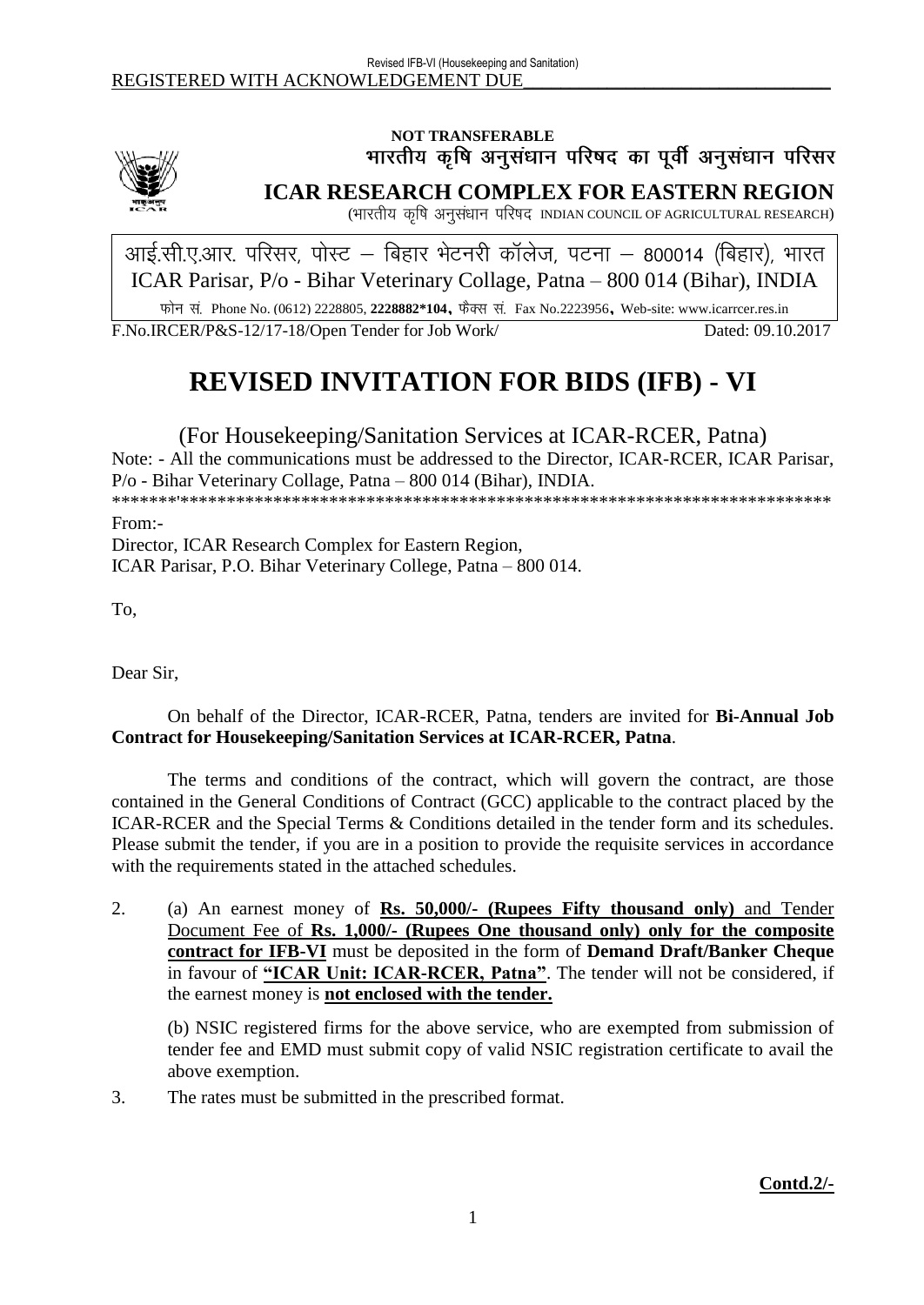- 4. The tenderer is being permitted to tender in consideration of the stipulation on his/her part that after submitting his/her tender, he/she will not withdraw his/her offer or modify the terms and conditions thereof. Should the tenderer fail to observe and comply with the foregoing stipulation, the EMD amount will be forfeited by the Institute. In the event of the offer made by the tenderer not being accepted, the amount of earnest money deposited by the tenderer will be refunded.
- 5. The entire tender document including tender form should be returned intact with tenderer's signature on every page and any pages should not be detached. In the event of the space provided on the schedule form being insufficient for the required purpose, additional pages may be added. Each additional page must be numbered consecutively and be signed in full by the tenderer. If any modification of the schedule is considered necessary, it should be communicated by means of a separate letter along-with the tender. The pages added must be numbered and number of pages added must be stated.
- 6. The tender is liable to be ignored, if complete information as required is not given therein or if the particulars asked for in the schedules to the tender is not fulfilled. Individual signing the tender or other documents connected with the contract may specify whether he/she signs it in the capacity of: (i) as **sole proprietor** of the firm or **constituted attorney** of such sole proprietor of; (ii) a **partner** of the firm, if it is a partnership, in which case he/she must have authority to arbitration dispute concerning the business of the partnership whether by virtue of the partnership agreement or power of attorney; or (iii) **constituted attorney** of the firm, if it is a **company**.
- 7. In case of partnership firms, where no authority to refer disputes concerning the business of the partnership has been conferred on any partner, the tender and all other related documents must be signed by every partner of the firm. A person signing the tender form or any other documents forming part of the contract on behalf of another shall be deemed to warranty that he has authority to sign such and if, on enquiry it appears that the persons (are) so signing without authority, the Institute will cancel the contract and hold the signatory liable for all costs and damages. Such page of the tender and the schedules to the tender and annexure, if any, should be signed by the tender(s).
- 8. The original copy of the tender is to be enclosed in double cover. The inner cover should be sealed. The outer cover should be *super-scribed "Housekeeping/Sanitation Services at ICAR-RCER, Patna". The tenderer shall place two envelopes clearly marked containing technical bid and financial bid separately in the main envelop. All supporting document towards qualification criteria including EMD and Tender Document Fee must be placed in the Technical Bid. The Financial Bid will have only Schedule of Rates.* Tender, if it is to be hand-delivered, should be put in the tender box at this office at Room No. 104 (Purchase & Store Section) not later than **02.30 P.M. on the last date of receipt i.e. 23.10.2017**.
- 9. The tenderer is at liberty to be present or to authorize a representative to be present at the opening of the tender on the last date of receipt at **03.00 P.M.**. The name and address of the representative who would be attending the opening of the tender on behalf of tenderer should be indicated in tender. Please also state the name and address along with telephone of your permanent representative, if any.
- 10. Acceptance by the Institute will be communicated by Speed Post/Fax/E-mail or any other form of communication. Formal letter of acceptance of the tender will be forwarded as soon as possible, but the sooner the instructions are received through any mode of the official communications, the earlier these instructions should be acted upon. Yours faithfully

For and on behalf of the DirectorICAR-RCER, P/O – BVCC, Patna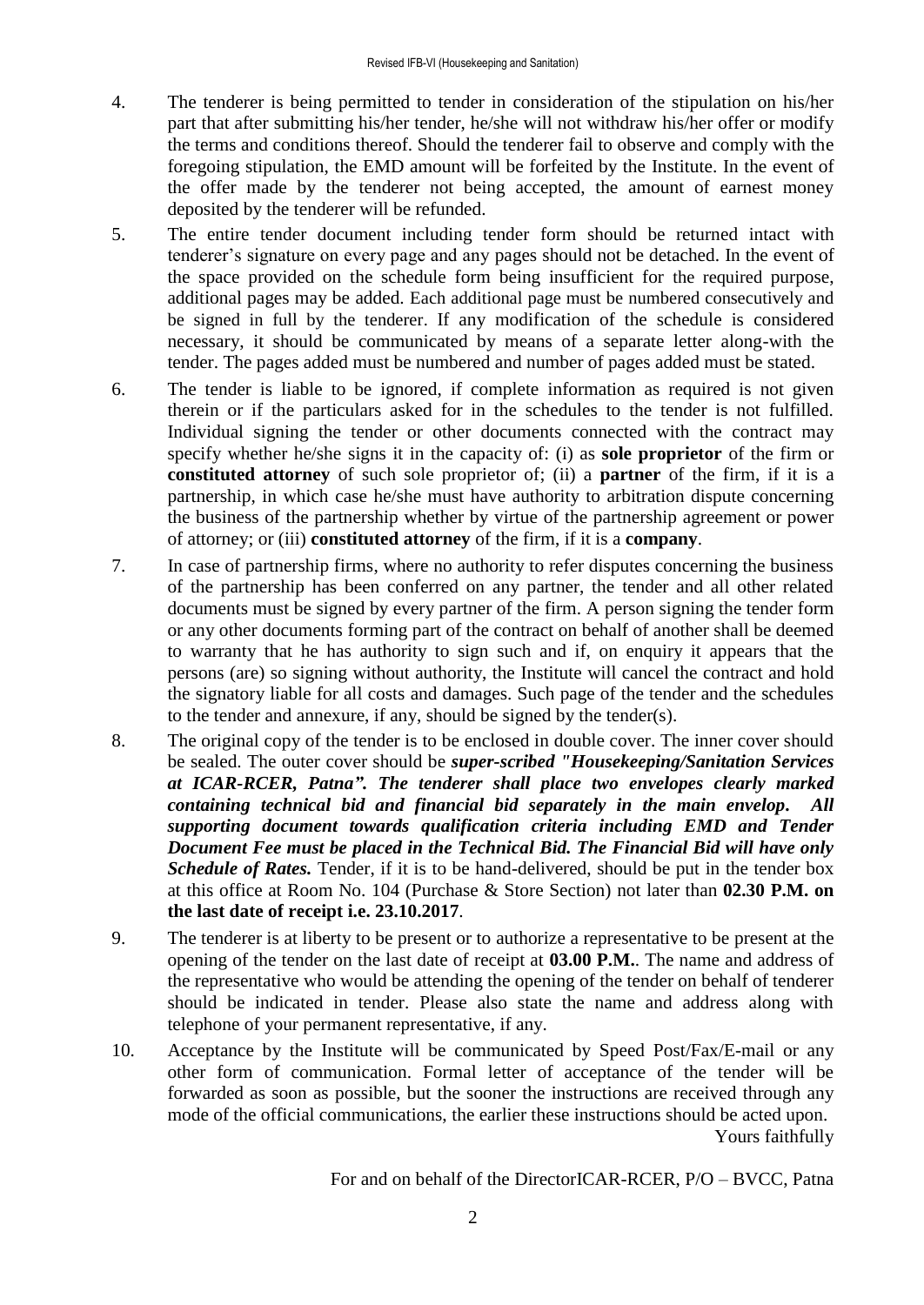### **GENERAL INFORMATION AND OTHER TERMS & CONDITIONS OF THE CONTRACT**

1. **Buildings and the Location:** - Main Complex is situated at the ICAR Parisar, P/o - BVCC, Patna - 800 014 and Guest House & Workshop is situated at the WALMI Complex, P/o – Phulwari Sharif, Patna – 801505 i.e. 6 KM distance between Main Complex, the other details are as under:-

| Sl. No.          |                | <b>Description of Sanitation Work</b>            | Unit              | Qty./No.* |
|------------------|----------------|--------------------------------------------------|-------------------|-----------|
| (1)              |                | (2)                                              | (3)               | (4)       |
| $\mathbf{1}$     |                | <b>Cleaning of Floor (Daily before 9.30 AM)</b>  |                   |           |
|                  | a.             | Main Campus (including toilet floor, gallery and | Sq.mtr.           | 5000.00   |
|                  |                | CC lawn and connecting Road)                     |                   |           |
|                  | $\mathbf{b}$ . | <b>WALMI</b> Complex (ICAR Part)                 | Sq.mtr.           | 870.00    |
|                  | c.             | <b>Guest House at WALMI Campus</b>               | Sq.mtr.           | 670.00    |
| $\boldsymbol{2}$ |                | <b>Cleaning of Rooms (Daily before 9.45 AM)</b>  |                   |           |
|                  | a.             | Small Rooms $(14-20 \text{ m}^2)$                | Nos.              | 60        |
|                  | $b$ .          | Medium Rooms $(21 – 40 m2)$                      | Nos.              | 30        |
|                  | $C_{\bullet}$  | Halls $(55 - 120 \text{ m}^2)$                   | Nos.              | 35        |
| 3                |                | Cleaning of toilet/Urinals (Twice daily, Once    |                   |           |
|                  |                | before 10.00 AM and Second before 2.00 PM)       |                   |           |
|                  | a.             | Common Toilets                                   | Nos.              | 30        |
|                  | $b$            | <b>Common Urinals</b>                            | Nos.              | 30        |
|                  | $\mathbf{c}$ . | Common Toilets (WALMI)                           | Nos.              | 02        |
|                  | $\mathbf d$    | Attached toilet                                  | Nos.              | 30        |
| $\overline{4}$   |                | Cleaning of Furniture/ furnishing items using    |                   |           |
|                  |                | Vacuum cleaner (once in every week)              |                   |           |
|                  | a.             | Chairs                                           | Nos.              | 1000      |
|                  | $b$ .          | Table                                            | Nos.              | 400       |
|                  | $\mathbf{c}$ . | Sofa                                             | Nos.              | 40        |
|                  | d.             | Carpet                                           | Sq.mtr.           | 800       |
| 5                |                | Cleaning of Miscellaneous items (once in a       |                   |           |
|                  |                | month)                                           |                   |           |
|                  | a.             | Ceilings                                         | Sq.mtr.           | 700       |
|                  | $\mathbf b$    | Artificial partitions                            | Sq.mtr.           | 450       |
|                  | c.             | Reception desks                                  | Nos.              | 02        |
|                  | d              | Doors, window panes, grills of iron gates        | Nos.              | 650       |
|                  | e              | Artificial plants                                | Nos.              | 15        |
| 6                |                | Proper and efficient disposal of office waste in | Nos.<br><b>of</b> | 50        |
|                  |                | the Dustbin and the transportation of waste to   | <b>Dustbin</b>    |           |
|                  |                | proper dumping site of complex. (Once daily      |                   |           |
|                  |                | before 10 AM)                                    |                   |           |

**\* This quantity will be taken into account, only for the purpose of evaluation/comparison of bids, and, that during actual implementation of contract, the actual quantity may vary as per actual demand.**

### 2. **SERVICES:**-

- (a) This is a service contract.
- (b) The entire open area and the built up area in all the buildings will have to be cleaned/maintained strictly as per the Charter & Schedule of services and Schedule of material use as indicated at Annexure-I&II.
- (c) The service providing firm/Agency is required to keep the material required for a month in advance after satisfying I/c EMU and I/c Guest House respectively, regarding the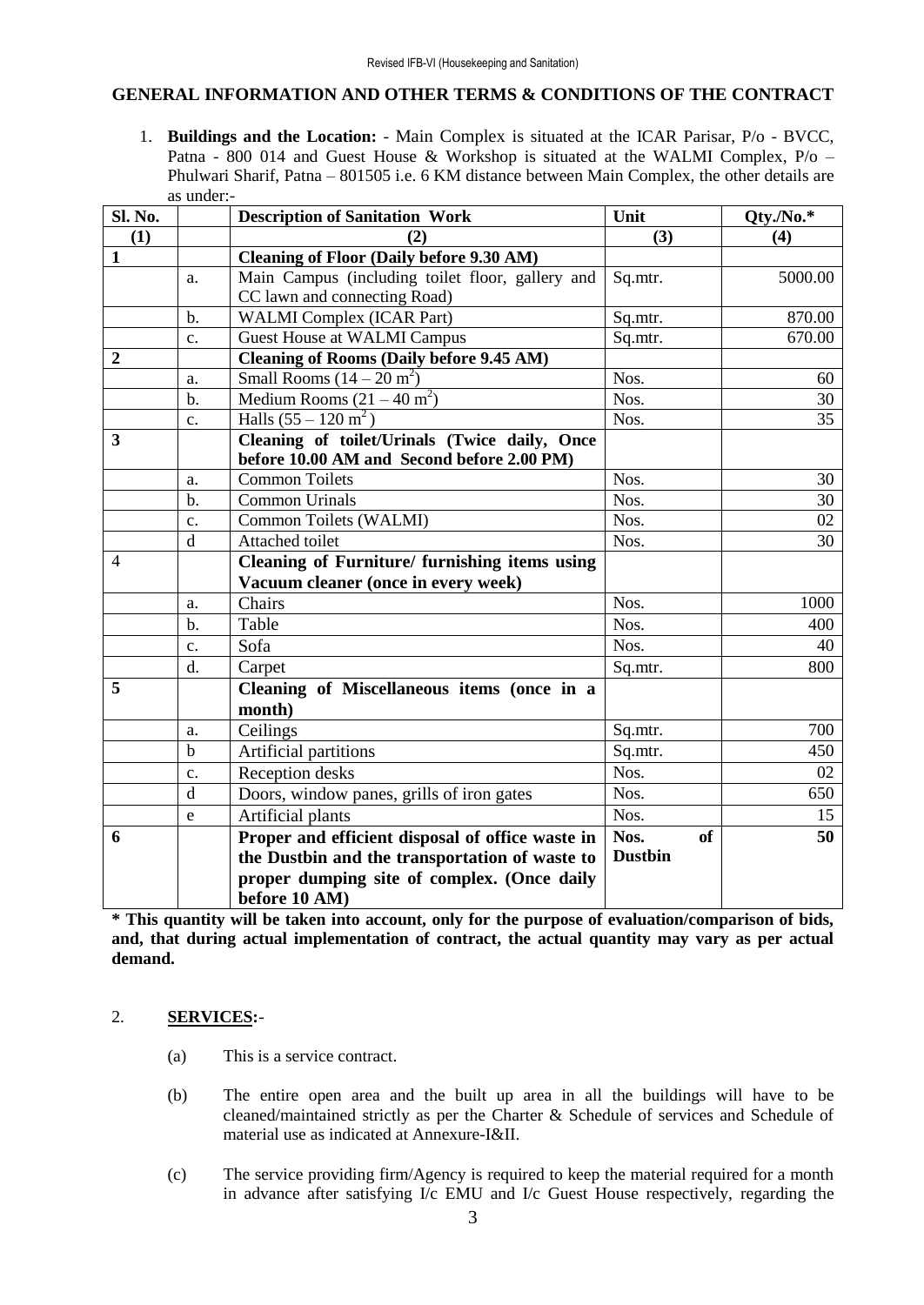#### Revised IFB-VI (Housekeeping and Sanitation)

quality and quantity of the material. In case of insufficient and unsatisfactory use of material, the Institute reserves the right to supervise the purchase of required material through the designated officials.

- (d) The non-compliance of schedule of services may attract the penalty of deduction of payment worked out on pro-rata basis from the monthly charges for the portion of services completed after scheduled time.
- 3. **Materials to be used:**  All cleaning tools including vacuum cleaner and cleaning materials will be arranged by the agency. Following brand of materials is only to be used:-

| Sr. No. | Items                                        | <b>Brands</b>             |
|---------|----------------------------------------------|---------------------------|
|         |                                              |                           |
|         | Disinfectant / Cleaning liquid               | Cleanzo                   |
| 2.      | <b>Sanitary Cube</b>                         | Homocol                   |
| 3.      | Liquid Soap                                  | Dettol                    |
| 4.      | Naphthalene balls                            | Trishul                   |
| 5.      | Room Freshener                               | <b>Premium Quality</b>    |
| 6.      | <b>Cleaning Powder</b>                       | Vim/Surf                  |
| 7.      | For Cleaning glass, furniture, computer etc. | Colin                     |
| 8.      | For toilet flush                             | Harpic / Kiwi Kleen block |
| 9.      | Air Freshener                                | <b>Premium Quality</b>    |

- (a) The selected agency shall provide required services for performing the job of maintenance of cleaning services at the ICAR-RCER - Main Complex & WALMI Complex. The agency shall employ good and reliable persons with robust health and clean record (antecedent duly verified by the police department) preferably within the age group 21 to 45 years to carry out the service contract. In case any of the personnel so engaged by the agency is not found suitable by the Institute, the Institute shall have the right to ask for its replacement without giving any reason thereof and the agency shall on receipt of a written communication in this regard, to replace such persons immediately.
- (b) The housekeeping and sanitation services are to be provided as detailed in charter & schedule of services from 8:00 a.m. to 4.00 p.m. uninterruptedly and schedule of material use in all working days. It is to be ensured by the contractor that these services on each floor are provided and supervised.
- (c) The Agency is free to deploy numbers of manpower as per the need of the services to be provided for completion of scheduled work.
- (d) The personnel engaged by the agency for this job contract will not be an employee of the Institute and there will be no employer-employee relationship between the Institute and the personnel so engaged by the contractor.
- (e) The agency shall be wholly responsible for making payment of monthly salaries and other admissible allowances to the personnel under Minimum Wages Act and other relevant acts and the Institute shall in no way be responsible for meeting any kind of expenditure on salaries etc. to these personnel.
- (f) The Institute shall not directly or indirectly engage any personnel of the agency during the period of contract.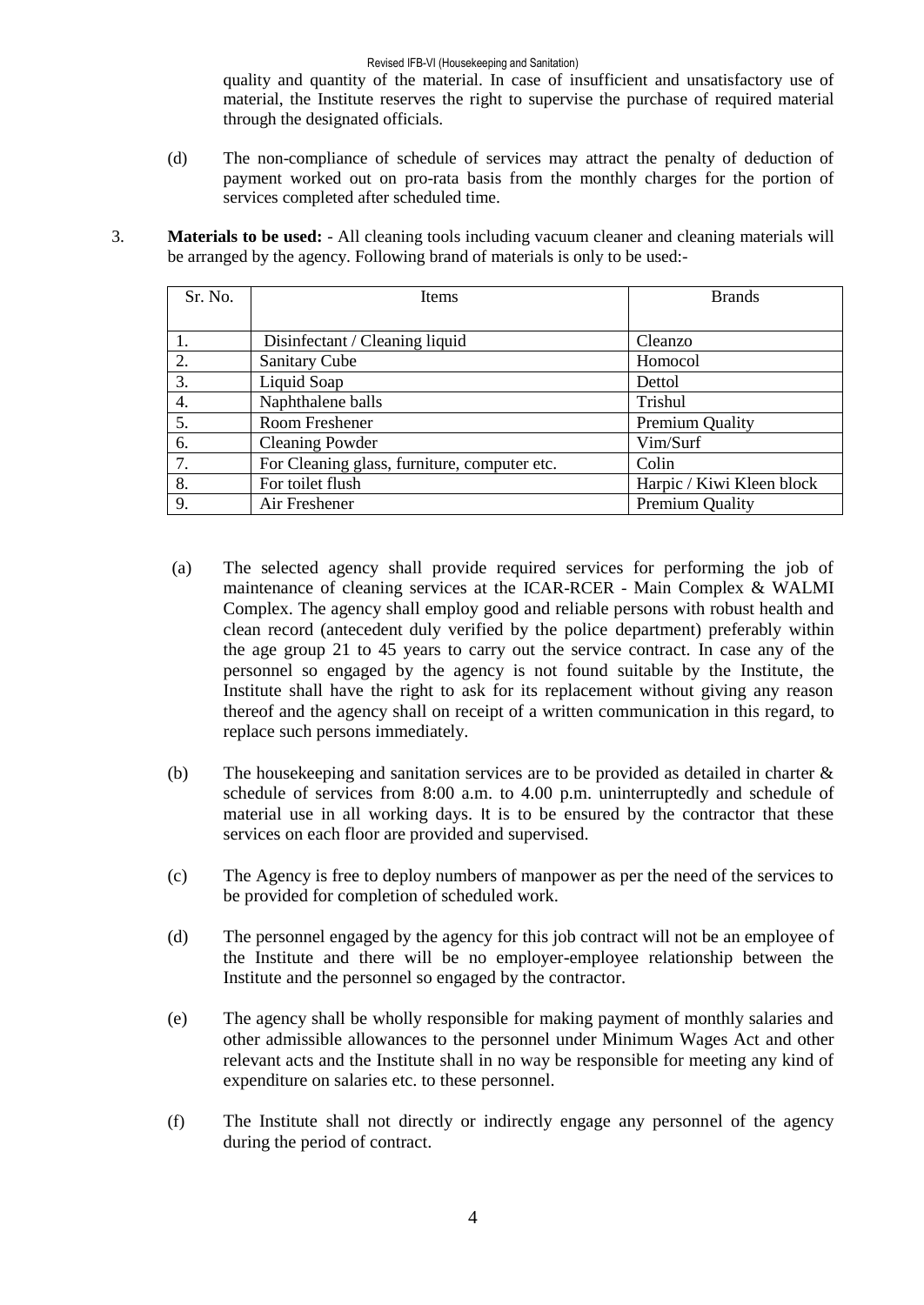- (g) The job of minor shifting of furniture items and other items will also be done by the personnel engaged by the contractor for the referred job as and when required.
- (h) All the persons deployed will carry Identity card issued by the agencies, perform their duty in proper uniforms and will maintain a smart turn-out. The agency shall, at its own cost, provide suitable uniforms (summer and winter) to the personnel.
- (i) The tenderer will also have to furnish particulars relating to ESI, EPF, Registration under Contract Act, turnover, infrastructure etc.
- (j) The agency shall furnish experience of performing job contract of cleanliness in reputed ICAR/Govt/Semi Govt buildings and other organizations.

### **4. ELIGIBILITY CONDITIONS:-**

- (a) The firm should have at least three years of continuous experience of performing job contract of Sanitation Services in reputed ICAR/Govt/Semi Govt /Govt. undertaking/University and other establishments.
- (b) The firm should have at least completed one similar contract of value not less than **Rs.10.00 lakh** per annum satisfactorily in the Government Department during any of the last three years.
- (c) The firm should have minimum annual turn-over of Rs. 50.00 lakhs during last five financial years. **Certified Balance Sheet** of the firm for last five years (**2012-13, 2013-14, 2014-15, 2015-16 & 2016-17)** by the chartered accountant.
- (d) The firms should have at least 44 workers (preferably sanitary workers) / Supervisor registered under ESI & EPF.
- (e) The firm should submit solvency certificate from their bankers for more than **Rs.10 Lakh (Ten lakh).** Alternatively, the firm should submit their bank statement for last three months, showing deposit of at least Rs. 10.00 lakhs on at least any one day during the period.
- (f) The firm must have a registration (for its past/ongoing contracts) under the Contractor Labour (Regulation and Abolition) Act, 1970. The Contractor shall obtain the labour license under this Act.
- (g) The firm must have GST Registration.
- (h) Registration with Income Tax Department (Copy of PAN & IT returns for last three years).
- (i) Whether the firm has any legal suit criminal case pending against it for violation to PF/ESI, Minimum wages Act or other laws (give details). The firm/agency must enclose a certificate indicating that there is no criminal/legal suit pending or contemplated against them.
- (j) Duly certified copies of the satisfactory services where the Tenderer is providing the services for continuous three years.
- (k) Employee EPF registration certificate.
- (l) Employee ESI registration certificate.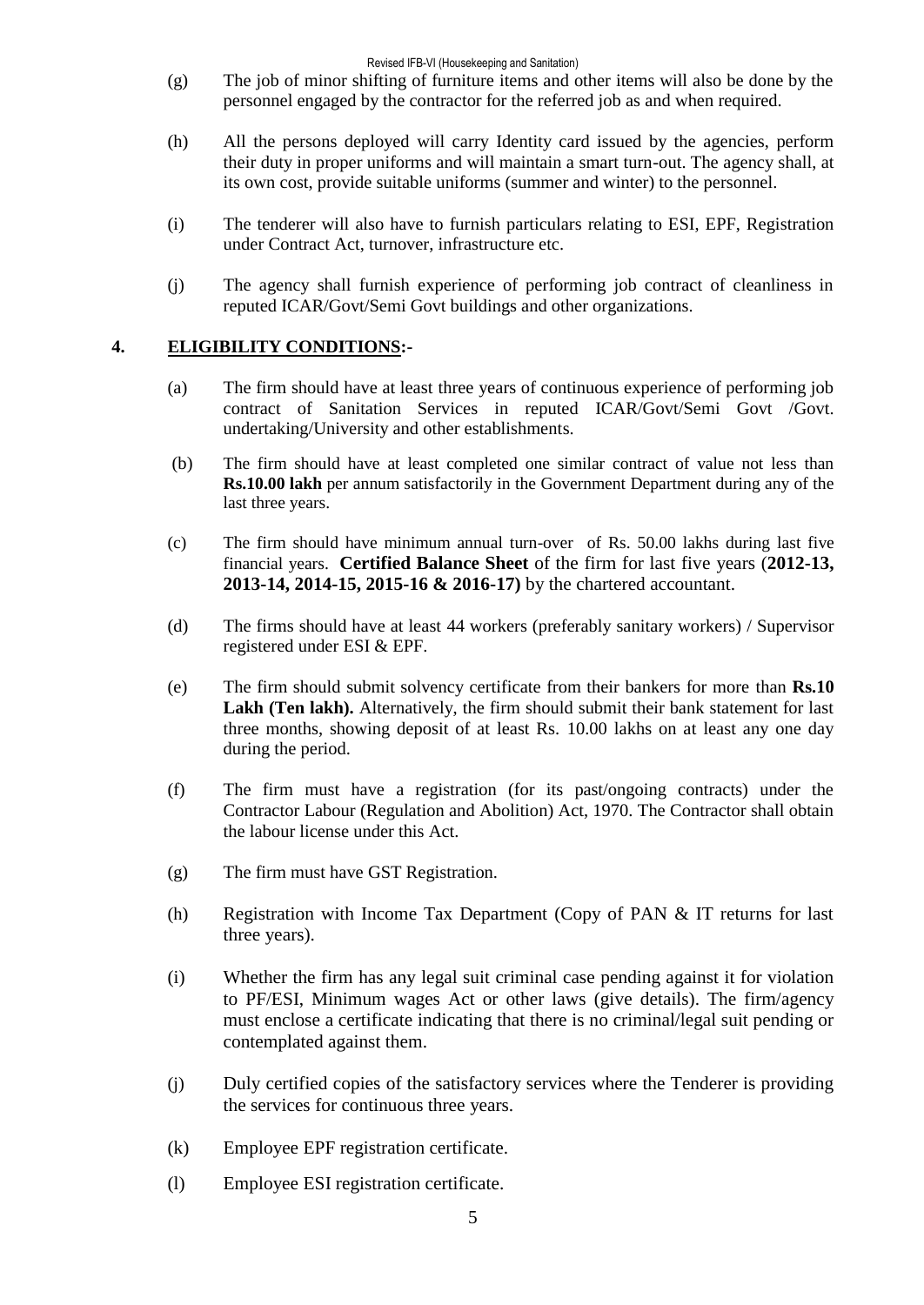(m) Complete Documentary proof of EPF and ESI return for the last three months.

**All the above documents are mandatorily required based on which the evaluation of Technical Bid will be made. In case if any mandatory information (as required from 4(a) to 4(m) as mentioned above) is not furnished alongwith the valid supporting documents, the Technical Bid is liable to be rejected. Only those Financial bids whose Technical Bids are found responsive will be opened on specified date/time, fixed by the office with advance intimation provided to the responsive bidders through the institute website/E-mail, FAX, or Telephonic message.**

- 5. **Evaluation of the quotation:-** The Institute will evaluate and compare the quotations determined to be substantively responsive i.e. whichsoever quotations are properly signed and sealed, fulfill all the eligibility conditions, conform to the terms and conditions and meet the minimum wages criteria and other statutory requirement. The Institute will award the contract to the responsive bidder whose total cost for all the items put together is the lowest.
- 6. **TERMS OF THE CONTRACT:-** Initially, the terms of the contract will be for two years. On the expiry of the contract or on its termination, the Complex reserves the right to renew the contract on yearly basis on the terms and conditions that may then be mutually agreed upon.
- 7. **MODE OF PAYMENT:-** The agency shall submit monthly bills along with the proof of depositing Tax and EPF & ESI contribution for the personnel engaged at the site for the job performed during the preceding month on the first working day and the Institute shall make payment by means of online payment through RTGS/NEFT, in favour of the agency. However, taxes which are as per the rules of the Govt. of India as well as Govt. of Bihar shall be deducted at source from monthly bills of the successful tenderer. The agency shall make payment to their employees through cheques or transfer into the employee's bank account only.
- 8. **TERMINATION:-** This contract can be terminated by giving one month's notice on either side and that any notice required to be served shall be sufficiently served on the parties, if delivered to them personally or dispatched at the address given hereinunder through registered post.
- 9. **LOSS AND / OR DAMAGES**:- In case of any loss or damage done to the property of the Institute by the personnel provided by the agency for sanitary duties at ICAR-RCER - Main Complex & WALMI Complex, full damages will be recovered from the Agency and decision of the Director, ICAR-RCER shall be binding on it.
- 10. **SECURITY DEPOSIT**:- **An amount of Rs. 1,00,000/- lakh (Rupees One lakh) only in form of Demand Draft, Bankers Cheque or Bank Gurantee as Security Deposit for the composite contract for IFB-VI** is to be deposited by the selected agency/successful tenderer, only after receiving a communication from the Institute. In the event of nondeposition of the same, the earnest money will be forfeited. The security shall be refunded to the contractor after satisfactory completion of the contract or adjusted against any damages or loss of property etc. caused by the personnel deputed by the agency. No interest will be paid on the security money deposited with the Institute.
- 11. The contractor is advised to undertake a complete survey on his own, in respect of all the buildings before offering rates.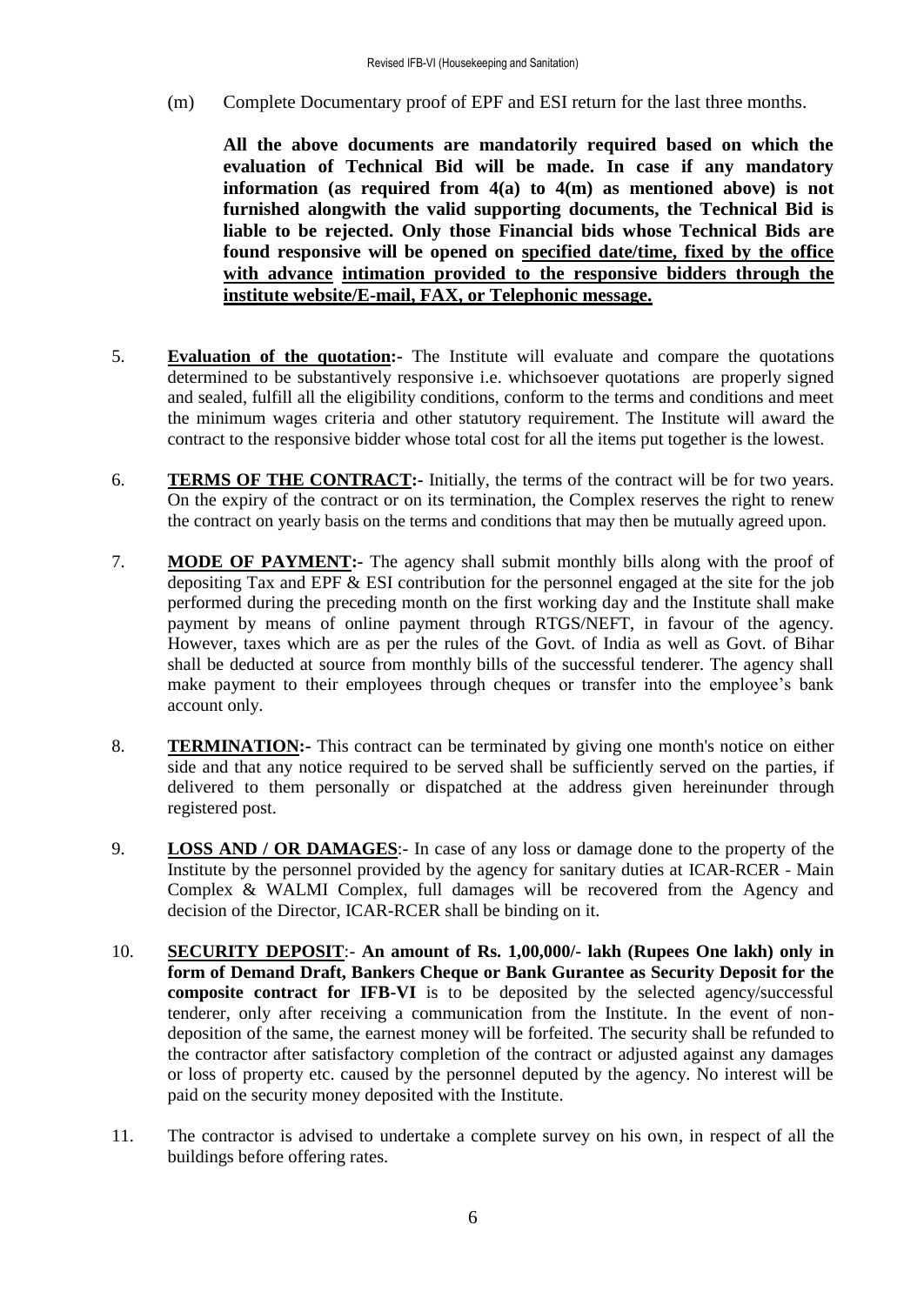12. The contractor shall make payment of wages by Cheque or Account transfer (to those employees having bank account) to his personnel engaged by him by **7th** of the following month in the premises of ICAR-RCER in the presence of an officer designated for the purpose by competent authority of ICAR-RCER, so that there is no disruption in the performance of duties of deployed personals. Wages should be according to Minimum Wages Act and other relevant statutory Acts applicable for State/Central Govt. ICAR-RCER reserves the right to check periodically payment of wages made by Contractor to security personnel's deployed.

### **BILLS MUST BE SUBMITTED IN TRIPLICATE ALONG WITH PERSON-WISE DETAILS OF EPF AND ESI CONTRIBUTIONS DEPOSITED IN THEIR INDIVIDUAL ACCOUNT. FURTHER, THE AGENCY MUST, ALONG WITH THE BILLS AND EPF AND ESI DETAILS, PROVIDE THE PHOTOCOPY OF BANK CHALLAN USED TO MAKE THE DEPOSIT/PAYMENT FOR EPF AND ESI CONTRIBUTIONS BY THE CONTRACTOR ON MONTHLY BASIS.**

### **13. Income Tax will be deducted from the payments due for the work done as per rule.**

- 14. In the financial bid the bidder must quote the rates in figures as well as in words. The amount of each item should be worked out and total should be given.
- 15. The pre-receipted bill shall be submitted by the Agency in triplicate duly supported by proof of attendance, payment of statutory charges/subscription etc., Payment will be made by cheque/e-payment. Payment will be made against monthly bills supported by requisite documents. Income Tax will be deducted as per rates relevant rules.
- 16. The Agency shall have to provide Telephone numbers for 24 hours contact.
- 17. The Agency should abide by rules laid down by any statutory authority relevant to the deployment of Housekeeping Labourers.
- 18. It is mandatory for the agency to maintain all statutory registers in connection with their work at the Institute campus and produce them as and when demanded by the authorities of the Institute and Labour Commissioner or its authority.
- 19. The contractor will discharge all his legal obligations in respect of the workers/supervisors to be employed/deployed by him for the execution of the work in respect of their wages and service conditions and shall also comply with all the rules and regulations and provisions of law in force that may be applicable to them from time to time. The Contractor shall indemnify and keep indemnified the Institute from any claims. Loss or damages that may be caused to it on account of any failure to comply with the obligations under various laws. In case of any dispute, the decision of Director, ICAR-RECER, Patna shall be final and binding on the contractor.
- 20. The Agency is advised to do a complete survey on his own of all the buildings/area before offering rates.
- 21 In case of any dispute arising, decision of Director, ICAR-RCER will be final and binding.

### 22. **LEGAL OBLIGATIONS:-**

All personnel employed by contractor shall be engaged by him as his own employees in all respects express or implied. The responsibilities whatsoever, incidental or direct,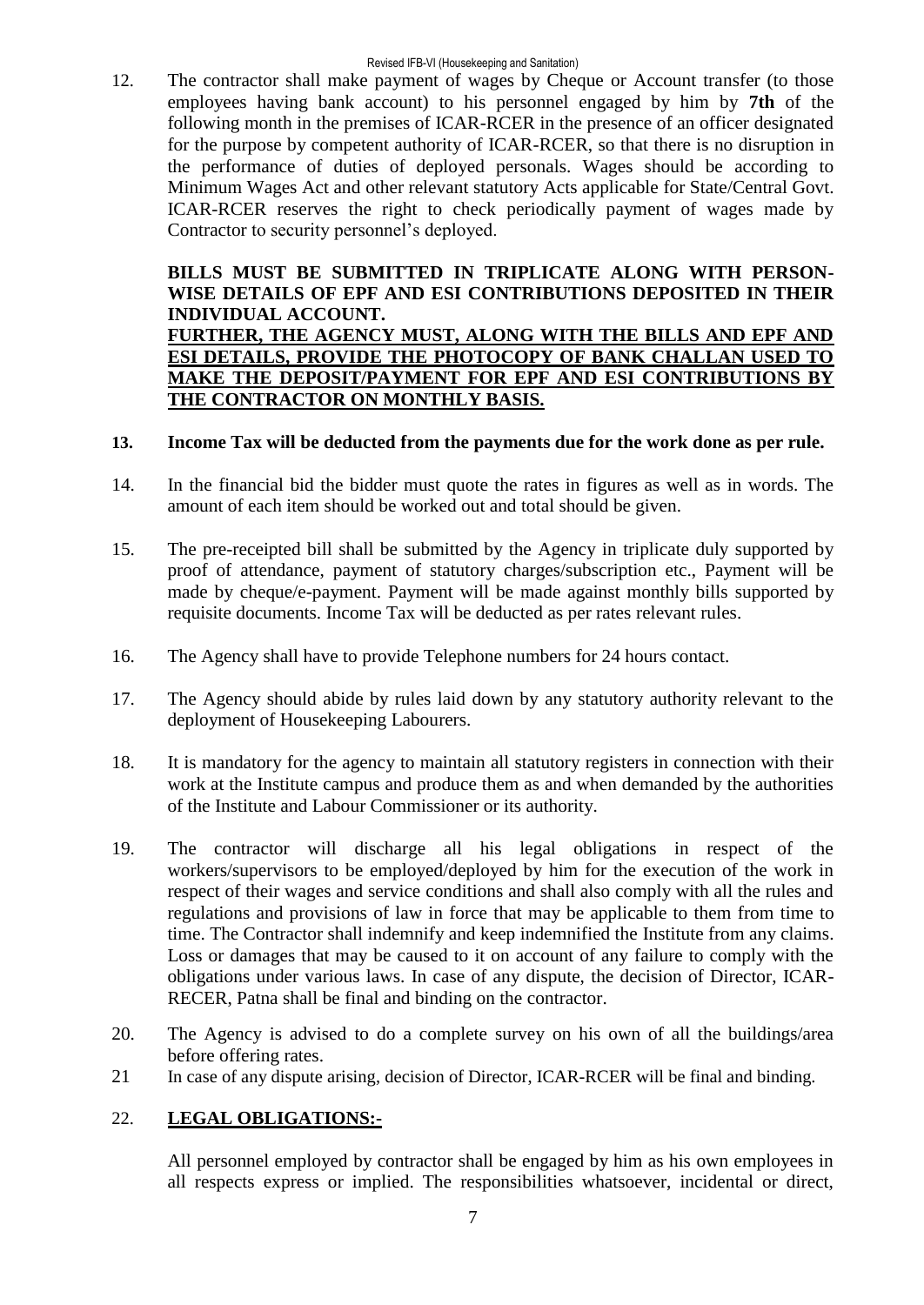#### Revised IFB-VI (Housekeeping and Sanitation)

arising out of or for compliance with or enforcement of the provisions of various Labour Laws/Industrial Laws of the country, shall be that of the contractor, He shall specifically ensure compliance with the following Laws/Acts and their Enactments/Amendments:-

- a. The contract Labour (Regulation & Abolition) Act., 1970
- b. The contract Labour (Abolition & Regulation) Central Rules, 1971
- c. The Minimum wages Act., 1948
- d. The Employer's Liability Act., 1947
- e. The Payments of wages Act., 1936
- f. The Factories Act., 1948
- g. The Workmen's Compensation Act., 1923
- h. The Employees Provident Funds and Misc. Provisions Act.,1952
- i. The Payment of Bonus Act., 1976
- j. The Equal Remuneration Act., 1976
- k. The Industrial Disputes Act., 1947

### **PENALTY CLAUSE: LIQUIDATED DAMAGES CLAUSE**

- 1. An amount of Rs.2000/- will be levied as liquidated damages per day whenever and wherever it is found that the work is not up to the mark in any Section. It will be brought to the notice of the supervisory staff of the firm and if no action is taken within one hour liquidated damages clauses will be invoked.
- 2. Any misconduct/ misbehavior on the part of the manpower deployed by the agency will not be tolerated and such persons will have to be replaced immediately.
- 3. If the required number of workers/supervisor are less than the minimum required as specified penalty of Rs.1000/- per worker per day will be deducted from the bill.

The Director, ICAR RCER Patna reserves the right to reject any or all Tenders in whole or in part without assigning any reasons therefore. The decision of Director, ICAR RCER Patna shall be final and binding on the contractor/agency in respect of any clause covered under the Contract.

### **EQUAL QUOTED RATE CLAUSE:**

**In the event of the lowest bid prices quoted equally by two or more bidders, the contract will be awarded to the bidder, who fetches maximum marks in the technical evaluation, as per the following merits:-**

| <b>Sl. No.</b> | <b>Technical Evaluation Criteria</b>          | Weightage (100 Marks)                 |
|----------------|-----------------------------------------------|---------------------------------------|
| <u>1.</u>      | Years of continuous existence as a registered | 30 Marks (6 Marks for each year of    |
|                | Housekeeping/Sanitation services provider     | existence, restricted<br>legal<br>to  |
|                | to be supported with relevant documents)      | maximum 5 years, as on the date of    |
|                |                                               | opening of bids. Records of only last |
|                |                                               | 5 financial years (2011-12 to 2016-   |
|                |                                               | 17) will be counted.)                 |
| 2.             | Years of having a minimum Annual Turn-        | 30 Marks (6 Marks for each year of    |
|                | over of Rs. 50 lakhs (to be supported by      | having minimum Annual Turn-over       |
|                | relevant document)                            | Rs. 50 lakhs, restricted<br>оf<br>to  |
|                |                                               | maximum 5 years, as on the date of    |
|                |                                               | opening of bids. Records of only last |
|                |                                               | 5 financial years (2011-12 to 2016-   |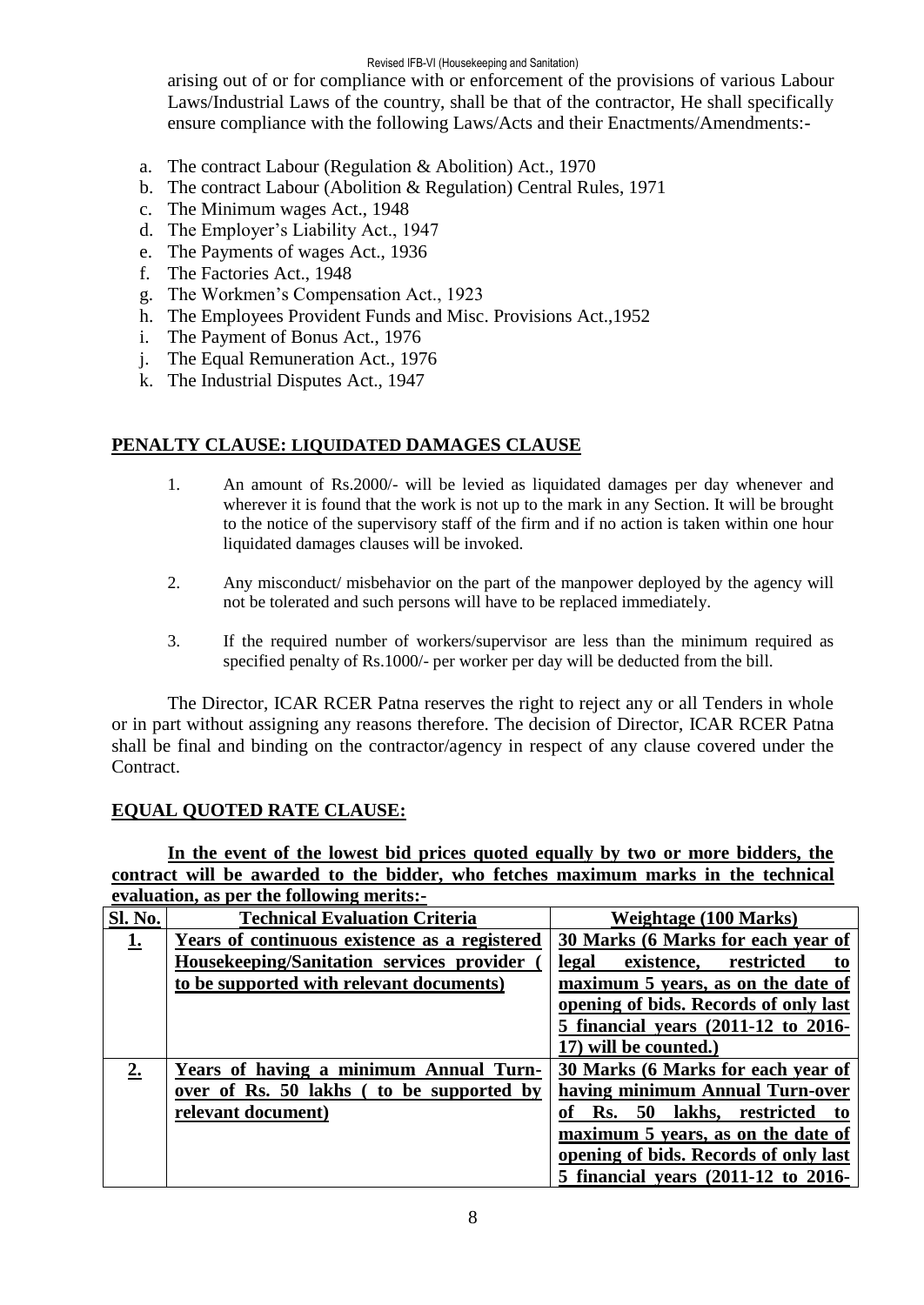|    |                                               | 17) will be counted.                          |
|----|-----------------------------------------------|-----------------------------------------------|
| 3. | Years of providing the minimum strength of    | 30 Marks (6 Marks for each year of            |
|    | nos. of housekeeping personal<br>44<br>to the | providing minimum strength of 44              |
|    | Central/State Government Institution/PSUs,    | nos. of housekeeping personal to              |
|    | etc. (to be supported by relevant documents)  | govt. bodies, restricted to maximum           |
|    |                                               | 5 years, as on the rate of opening of         |
|    |                                               | bids. Services of only last financial         |
|    |                                               | years (2011-12 to 2016-17) will be            |
|    |                                               | counted)                                      |
| 4. | Years of providing satisfactory housekeeping  | 10 Marks (2 Marks for each year of            |
|    | services in ICAR institutes across India.     | satisfactory<br>provided,<br>service          |
|    |                                               | restricted to maximum of 5 years of           |
|    |                                               | service provided in different or one          |
|    |                                               | <b>ICAR</b> institutes till date. Services of |
|    |                                               | only last 5 financial years (2011-12)         |
|    |                                               | to 2016-17) will be counted).                 |

\*\*\*\*\*\*\*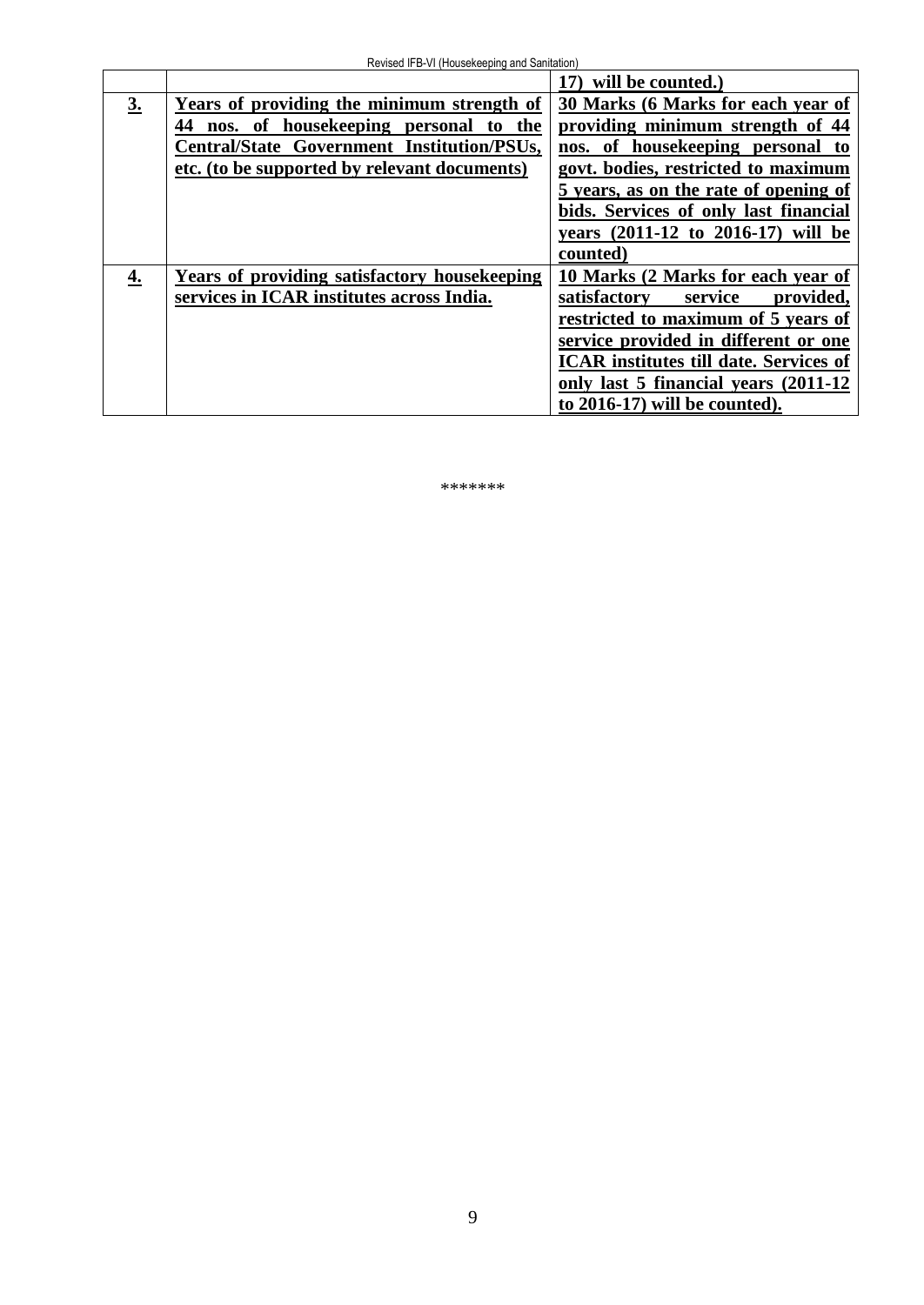### TENDER FOR ANNUAL CONTRACT FOR PROVIDING HOUSEKEEPING/SANITATION SERVICE AT ICAR-RCER, PATNA

\*\*\*\*\*\*\*\*\*\*\*\*\*\*\*\*\*\*\*\*\*\*\*\*\*\*\*\*\*\*\*\*\*\*\*\*\*\*\*\*\*\*\*\*\*\*\*\*\*\*\*\*\*\*\*\*\*\*\*\*\*\*\*\*\*\*\*\*\*\*\*

Full Name and address of the tenderer in addition to address and other relevant information needed for the complete Address:-

--------------------------------------------------------------------------------------------------------------------

Telephone No. Mobile No.

E-mail: --------------------------------------------------------------------------------------------------------------------

From:-  $M/s$ (Contractor's Name and Address)

To

Director, ICAR Research Complex for Eastern Region, ICAR Parisar, P.O. Bihar Veterinary College, Patna – 800 014.

Sir,

1.I/we have read all the particulars regarding the general information and other terms and conditions of the contract for providing Housekeeping/Sanitation Services at ICAR-RCER - Main Complex & WALMI Complex and agree to provide the services as detailed in schedule herein or to such portion thereof as you may specify in the acceptance of the tender at the rates given in Bid form attached to this tender and l/we agree to hold this offer open till 180 days. I/ we shall be bound by a communication acceptance dispatched within the prescribed time.

2. I/we have understood the terms and conditions for the contract and shall provide the best services strictly in accordance with these requirements.

3. The following pages have been added to and form a part of this Tender \_\_\_\_\_\_\_\_\_\_\_\_\_\_. The Bid Form(s) attached with this tender is/are at page Nos. \_\_\_\_\_\_\_\_\_\_\_\_\_\_\_\_.

4. Every page so attached with this tender bears my signature and the official seal.

5. Pay Order/Demand Draft No.  $\qquad \qquad$  of Rs.  $\qquad \qquad$  drawn in favour of "ICAR Unit: ICAR-RCER, Patna" is enclosed as earnest money as required.

Signature  $\&$  Seal of Tenderer with date

Address:

Bank Accounts No.:

Bank Branch Name:

IFSC CODE:\_\_\_\_\_\_\_\_\_\_\_\_\_\_\_\_\_\_\_\_\_\_\_\_\_\_\_\_\_\_\_\_\_\_\_\_

Name & Signature of witness: \_\_\_\_\_\_\_\_\_\_\_\_\_\_\_\_\_\_\_\_\_\_

Address: \_\_\_\_\_\_\_\_\_\_\_\_\_\_\_\_\_\_\_\_\_\_\_\_\_\_\_\_\_\_\_\_\_\_\_\_\_\_\_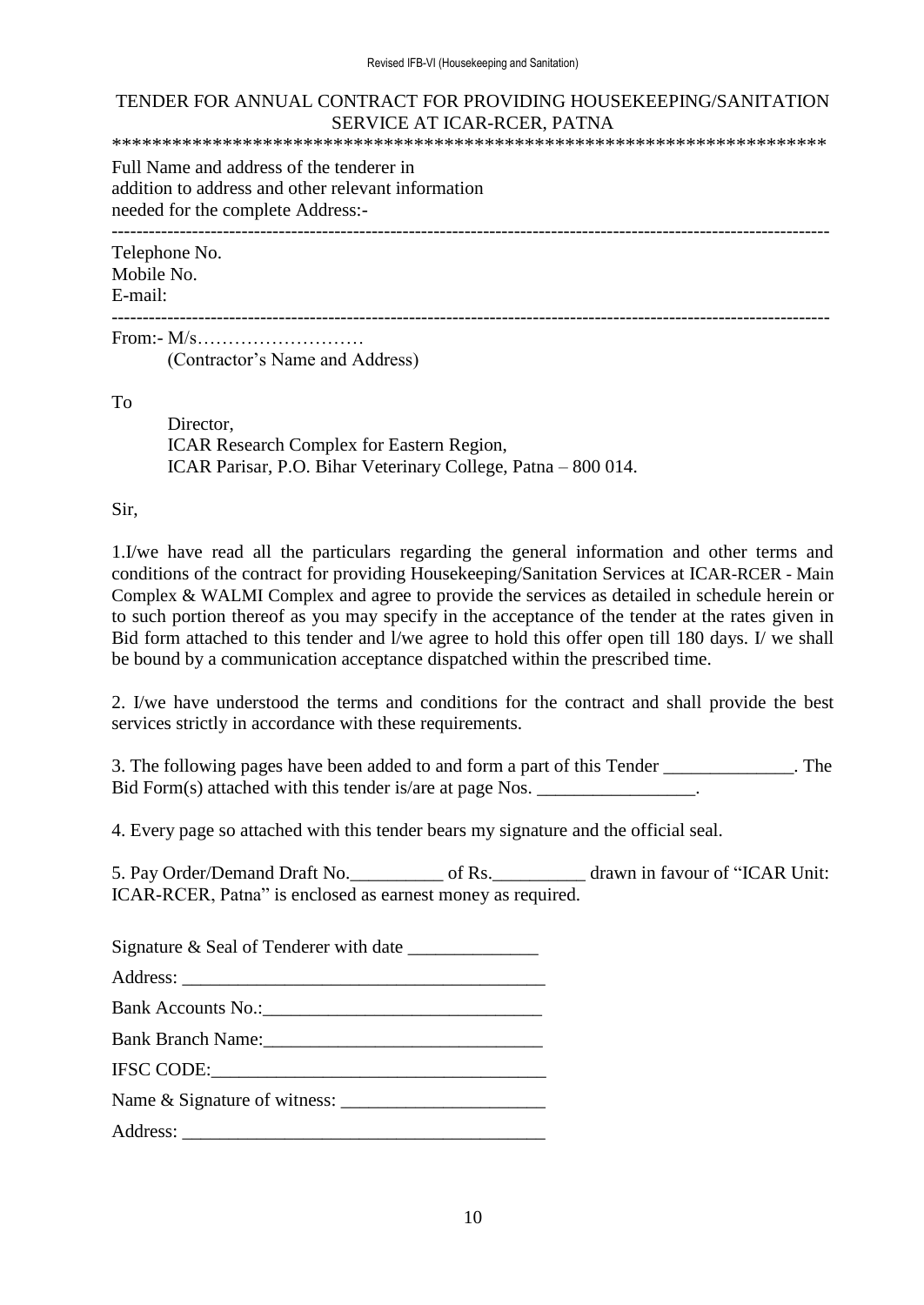# **CHARTER & SCHDULE OF SERVICES**

|                  | <b>Details of Service</b>                  | Locations         |                                    |
|------------------|--------------------------------------------|-------------------|------------------------------------|
| Sr.              |                                            |                   | Frequency & Scheduled Time         |
| No.              |                                            |                   |                                    |
| 1.               | Proper and efficient sweeping and          | Both premises     | Daily on all working days,         |
|                  | cleaning of the entire Buildings' floor    | (Main Campus      | To be completed before 09.45       |
|                  | area within the office premises of         | and Walmi         | A.M.                               |
|                  | ICAR-RCER - Main Complex, WALMI            | Campus)           |                                    |
|                  | Complex.                                   |                   |                                    |
| 2.               | Proper and efficient cleaning using        | All common &      | Two times on all working days      |
|                  | water, Vim, Harpic and Cleanzo of all      | attached toilets. | First cleaning be completed before |
|                  | floor area, glazed looking mirrors,        |                   | 10.00 A.M.                         |
|                  | sanitary ware and its fittings pipes etc.  |                   | Second cleaning to be completed    |
|                  |                                            |                   | before 2.00 P.M.                   |
| 3.               | Proper and efficient sweeping, cleaning,   | Both premises     | Daily on all working days,         |
|                  | mopping using cleanzo, dusting/wiping      | (Main Campus      | Senior Officer's room by           |
|                  | of all items within the room.              | and Walmi         | 9.30 AM.                           |
|                  |                                            | Campus)           | Other rooms - by 10.00 AM.         |
| $\overline{4}$ . | Proper efficient sweeping, cleaning,       | $-do-$            | Daily all working days.            |
|                  | mopping using cleanzo, of staircase and    |                   | To be completed by 11.00 A.M.      |
|                  | corridors, dusting of stair bar.           |                   |                                    |
| 5.               | Proper and complete cleaning and           | $-do-$            | Once in a Month.                   |
|                  | swabbing of false ceilings, artificial     |                   |                                    |
|                  | partitions, reception desks and all other  |                   |                                    |
|                  | accessories like doors, window panes,      |                   |                                    |
|                  | grills of iron gates and artificial plants |                   |                                    |
|                  | etc.                                       |                   |                                    |
| 6.               | Cleaning of Chairs, Sofa, Carpets etc      | $-do-$            | Once in a week.                    |
|                  | using Vacuum cleaner                       |                   |                                    |
| 7.               | Proper and efficient disposal of office    | $-do-$            | On all working Days.               |
|                  | waste in the Dustbin/proper site of        |                   |                                    |
|                  | complex.                                   |                   |                                    |
| 8.               | Completion Report of scheduled works.      | $-do-$            | On all working Days.               |

### **ANNEXURE-II**

# **Schedule of material to be used**

| Sr. | Materials                                               | Frequency                    |
|-----|---------------------------------------------------------|------------------------------|
| No. |                                                         |                              |
| 1.  | Cleanzo for mopping and cleaning rooms                  | Daily                        |
| 2.  | Liquid soap + Naphthalene ball + Homocol Cube in        | Daily                        |
|     | <b>Urinal Pots</b>                                      |                              |
| 3.  | Harpic/kiwi Kleen in flash cistern of all toilet        | Twice in a month             |
| 4.  | Cleaning of table computer and other accessories using  | Once in a week               |
|     | Colin                                                   |                              |
| 5.  | Cleaning of toilet using vim/surf/Harpic Toilet cleaner | Daily                        |
| 6.  | Room freshener (Premium brand) in all rooms             | Daily                        |
| 7.  | Auditorium and Committee Rooms/Seminar Rooms            | Daily / As and when required |
| 8.  | Odonil in all Toilets                                   | Twice in a month             |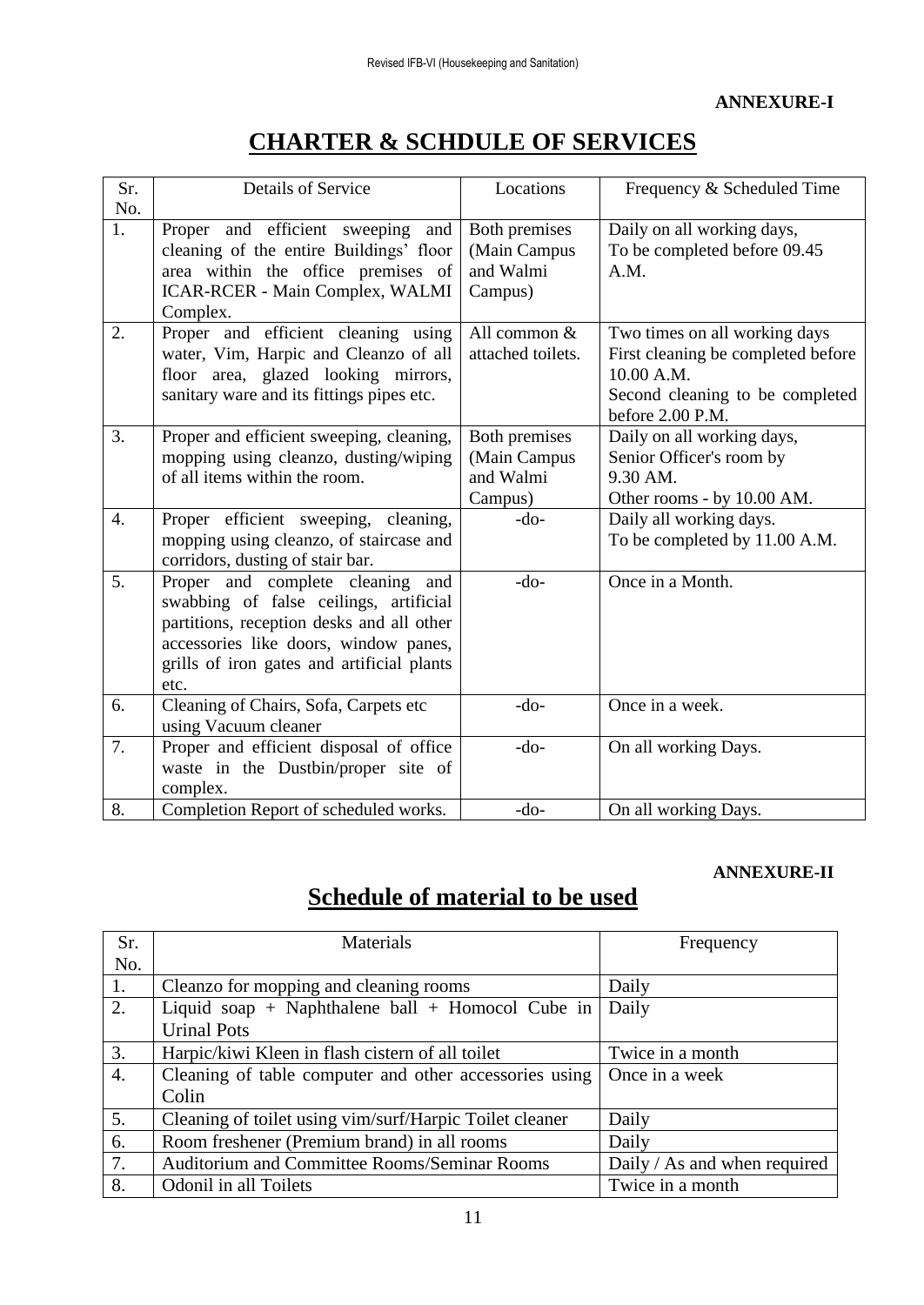### **SCHEDULE-I**

# **SCHEDULE TO TENDER**

### **PART-I**

- 1. Name of the Firm/Agency
- 2. Constitution of the Firm/Agency a) Indian Companies Act 1956 b) Indian Partnership Act, 1932: (please give names of partners) c) Any other Act, if not, the owner
- 3. For partnership firms whether registered under 'The Indian Partnership Act, 1932', please state further whether by the partnership agreement, authority to refer disputes concerning the business of the partnership to arbitration has been conferred on the partner who has signed the tender.

ii) If answer to the above is in negative whether there is any general power of attorney executed by all the partners of the firms authorizing the partner who has signed the tender to refer dispute concerning business of the partnership to arbitration.

iii) If answer to (i) or (ii) above is in the affirmative please furnish a copy of either the partnership agreement or the general power of attorney as the case maybe.

- 4. Name and Full Address of their Bankers
- 5. Value of Solvency Certificate issued by their bankers
- 6. Registration Number of the firm
- 7. ESI No. of Firm
- 8. EPF No. of Firm
- 9. Registration No. under Contract Act
- 10. Goods and Service Tax Registration no. of the firm
- 11. PAN Number
- 12. Experience in no. of years
	- (a) Public Sector/ Government Departments
	- (b) Private Sector

(Name and address of client departments may be indicated.)

- 13. Turnover of last 5 years (Certified copy be attached).
- 14. Number of Sweepers/ supervisor registered under ESI & EPF.

All the above information of Part I of schedule I must be accompanied with the certified copies of the documents, failing which the quotation will be liable to be rejected.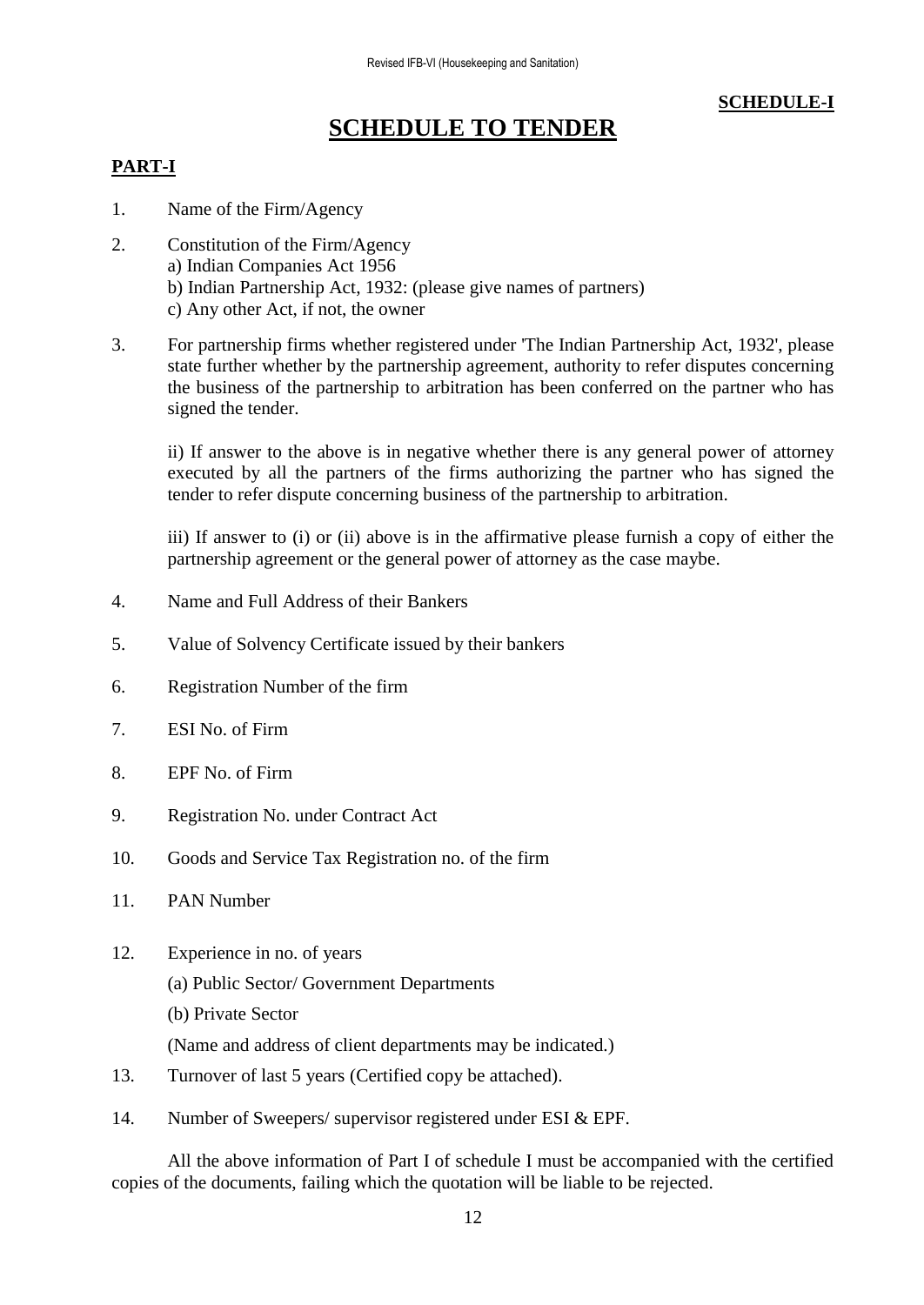### **Part-II**

## **SCHEDULE-I**

- **1.** Detail of the Earnest Money Deposited:-
- a) Demand Draft number with date and Bank drawn on.

### **Part-III**

1. Name and address of the firm's representatives and whether the firm would be represented at the time of opening of the tenders.

Dated:

Place:\_\_\_\_\_\_\_\_\_\_\_\_\_\_\_\_

**Authorised Signatory**

*Please add supplementary pages to be numbered wherever needed***.**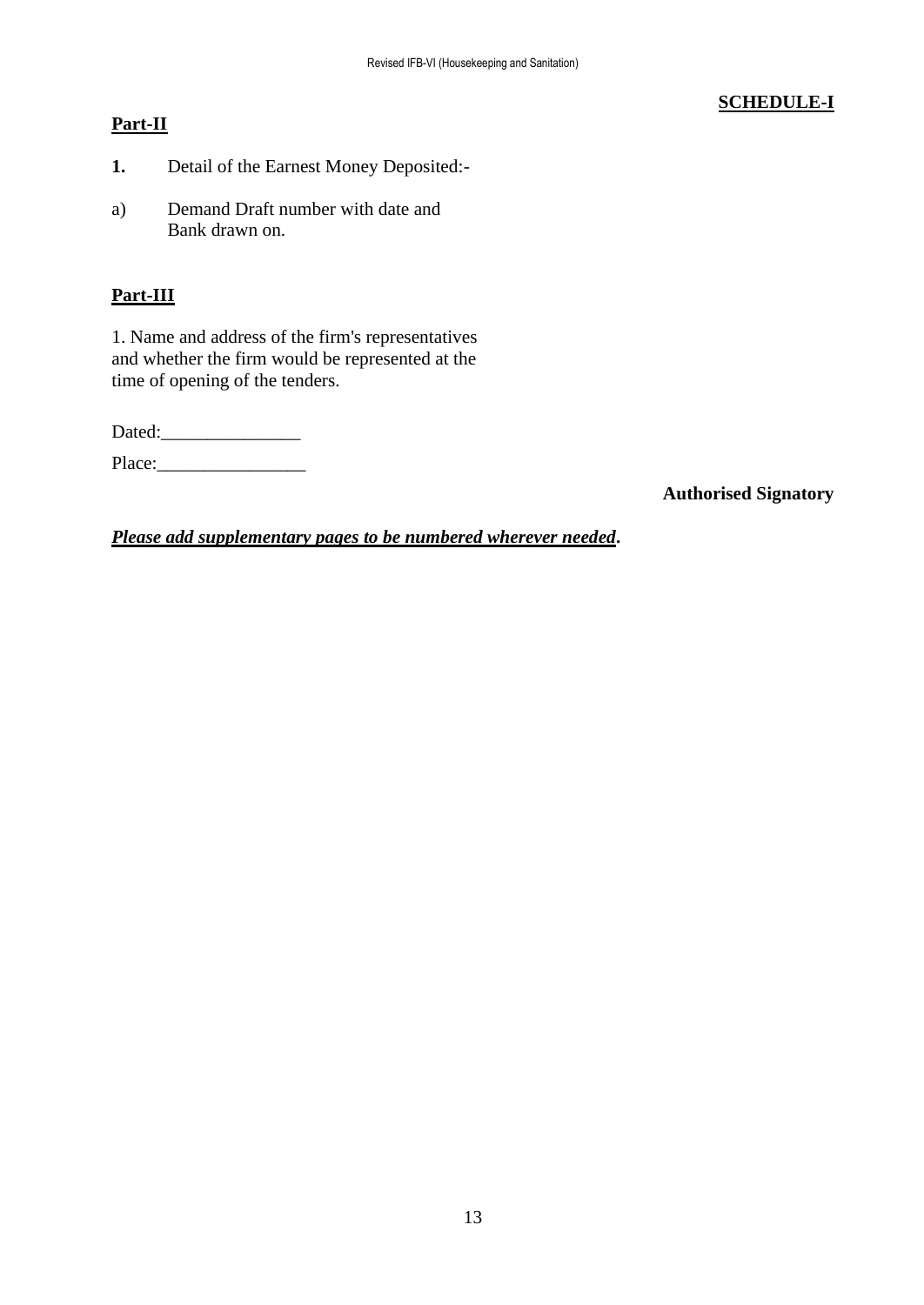# **SCHEDULE-II (FINANCIAL BID FOR HOUSEKEEPING SERVICES AT ICAR-RCER, PATNA)**

#### **1. Last date of receipt of Tender:- 23.10.2017 at 02.30 P. M. 2. Date of opening of Tender:- 23.10.2017 at 03.00 P.M.**

The tender will remain open for acceptance **up** to 180 days from the date of opening of bid. The rates tendered will be valid for a period of two years from the date of acceptance of the rates.\_\_\_\_\_\_

To

The Director, ICAR Research Complex for Eastern Region, ICAR Parisar, P.O. Bihar Veterinary College, Patna – 800 014.

Sir,

I/we wish to submit our tender for providing Housekeeping/Sanitation services at ICAR-RCER - Main Complex & WALMI Complex on the following rates:

|                         |                |                                                                                                                            |         |                 |                                                                                    | (In Rupees)                                            |
|-------------------------|----------------|----------------------------------------------------------------------------------------------------------------------------|---------|-----------------|------------------------------------------------------------------------------------|--------------------------------------------------------|
| SI.<br>No.              |                | <b>Description of Sanitation Work</b>                                                                                      | Unit    | $Qty.$ /No. $*$ | <b>Monthly</b><br>Rate per<br>unit<br>of<br>work $(\overline{\overline{\zeta}})$ # | <b>Total</b><br><b>Monthly</b><br><b>Amount</b><br>(3) |
| (1)                     |                | (2)                                                                                                                        | (3)     | (4)             | (5)                                                                                | (6)                                                    |
| $\mathbf{1}$            |                | <b>Cleaning of Floor (Daily before</b><br>9.45 AM)                                                                         |         |                 |                                                                                    | $[=(4)X(5)]$                                           |
|                         | a.             | Main Campus (including toilet<br>floor, gallery and CC lawn and<br>connecting Road)                                        | Sq.mtr. | 5000.00         |                                                                                    |                                                        |
|                         | b.             | <b>WALMI</b> Complex (ICAR Part)                                                                                           | Sq.mtr. | 870.00          |                                                                                    |                                                        |
|                         | $\mathbf{c}$ . | <b>Guest House at WALMI Campus</b>                                                                                         | Sq.mtr. | 670.00          |                                                                                    |                                                        |
| $\boldsymbol{2}$        |                | <b>Cleaning of Rooms</b><br>(Daily<br>before 9.45 AM)                                                                      |         |                 |                                                                                    |                                                        |
|                         | a.             | Small Rooms $(14-20 \text{ m}^2)$                                                                                          | Nos.    | 60              |                                                                                    |                                                        |
|                         | b.             | Medium Rooms $(21 – 40 m2)$                                                                                                | Nos.    | 30              |                                                                                    |                                                        |
|                         | c.             | Halls $(55 - 120 \text{ m}^2)$                                                                                             | Nos.    | 35              |                                                                                    |                                                        |
| $\overline{\mathbf{3}}$ |                | <b>Cleaning of toilet/Urinals (Two</b><br>times daily, First cleaning<br>before 10.00 AM and Second<br>one before 2.00 PM) |         |                 |                                                                                    |                                                        |
|                         | a.             | <b>Common Toilets</b>                                                                                                      | Nos.    | 30              |                                                                                    |                                                        |
|                         | $b$ .          | <b>Common Urinals</b>                                                                                                      | Nos.    | 30              |                                                                                    |                                                        |
|                         | c.             | Common Toilets (WALMI)                                                                                                     | Nos.    | 02              |                                                                                    |                                                        |
|                         | d              | Attached toilet                                                                                                            | Nos.    | 30              |                                                                                    |                                                        |
| $\overline{4}$          |                | <b>Cleaning</b><br>Furniture/<br>of<br>furnishing<br>items<br>using<br>Vacuum cleaner (once in a<br>week)                  |         |                 |                                                                                    |                                                        |
|                         | a.             | Chairs                                                                                                                     | Nos.    | 1000            |                                                                                    |                                                        |
|                         | $b$ .          | Table                                                                                                                      | Nos.    | 400             |                                                                                    |                                                        |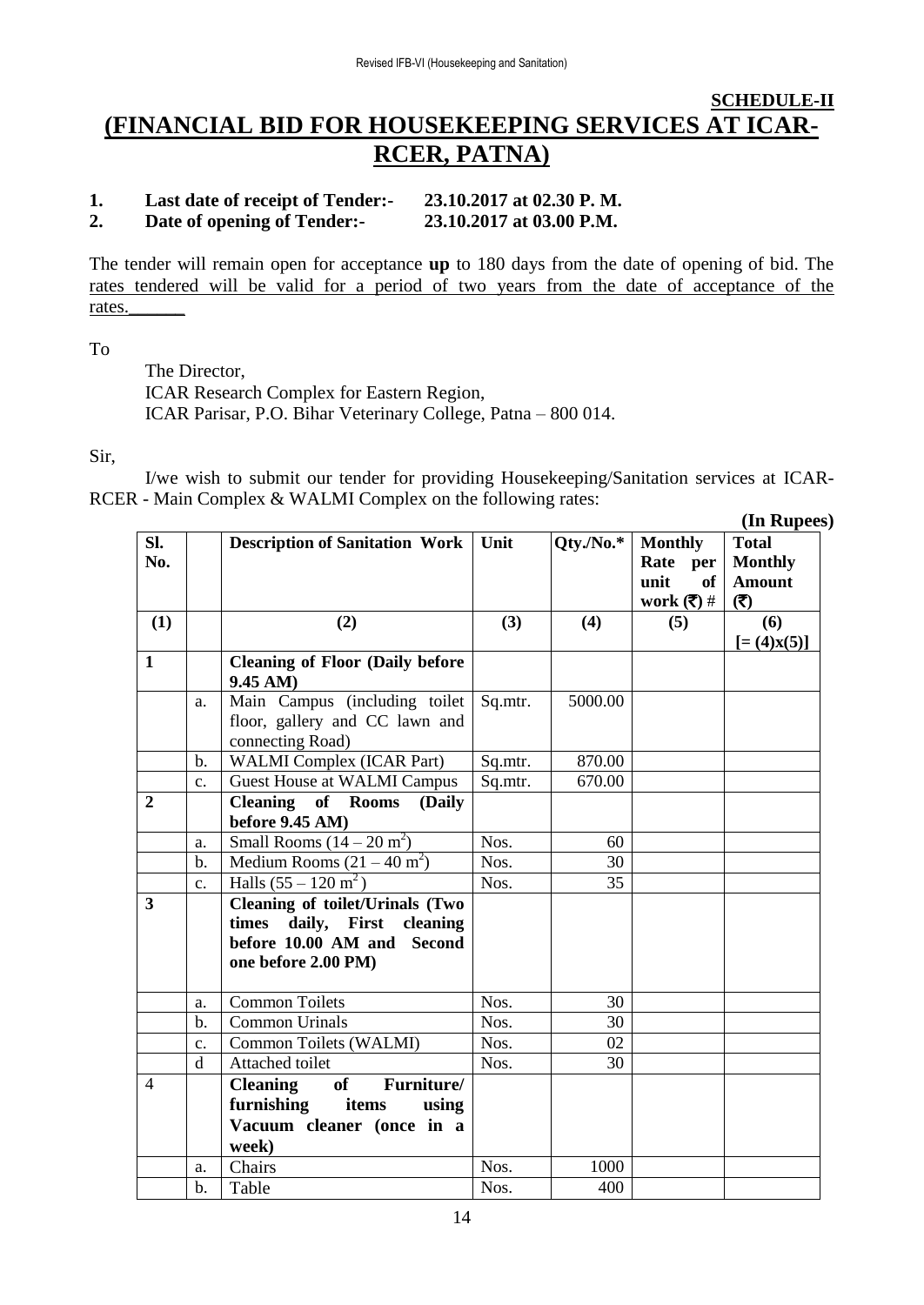|   | C <sub>1</sub>                   | Sofa                                                                                                                                                                     | Nos.                      | 40  |         |  |
|---|----------------------------------|--------------------------------------------------------------------------------------------------------------------------------------------------------------------------|---------------------------|-----|---------|--|
|   | d.                               | Carpet                                                                                                                                                                   | Sq.mtr.                   | 800 |         |  |
| 5 |                                  | <b>Cleaning</b> of Miscellaneous<br>items (once in a month)                                                                                                              |                           |     |         |  |
|   | a.                               | Ceilings                                                                                                                                                                 | Sq.mtr.                   | 700 |         |  |
|   | b.                               | Artificial partitions                                                                                                                                                    | Sq.mtr.                   | 450 |         |  |
|   | $\mathbf{c}$ .                   | Reception desks                                                                                                                                                          | Nos.                      | 02  |         |  |
|   | d                                | Doors, window panes, grills of<br>iron gates                                                                                                                             | Nos.                      | 650 |         |  |
|   | e                                | Artificial plants                                                                                                                                                        | Nos.                      | 15  |         |  |
| 6 |                                  | Proper and efficient disposal<br>of office waste in the Dustbin<br>and the transportation of<br>waste to proper dumping site<br>of complex. (Once daily before<br>10 AM) | Nos. of<br><b>Dustbin</b> | 50  |         |  |
|   |                                  |                                                                                                                                                                          |                           |     | Total** |  |
|   | <b>GST</b><br><b>Grand Total</b> |                                                                                                                                                                          |                           |     |         |  |
|   | <b>Grand Total (In Words)</b>    |                                                                                                                                                                          |                           |     |         |  |

**\* I/We fully understand that this quantity will be taken into account, only for the purpose of evaluation/comparison of bids, and, that during actual implementation of contract, the actual quantity may vary as per actual demand.**

**\*\* I/We also fully understand that as and when the Union Ministry of Labour enhances the statutory Minimum Wages, the total wages quoted in my/our bid would also increase in equal proportion, in accordance with the Minimum Wages Act, 1948.** 

**# The rate quoted must include all charges including service charge and the Institute will not bear any extra charge under any circumstances.**

I/we agree to the forfeiture of the earnest money deposited by me/us in connection with this tender if I/we fail to comply with any of the terms & conditions in whole or in part as laid down in the quotation form. We have carefully read the terms and conditions of the tender and agree to abide by these in letter and spirit.

Any other terms and conditions that the tender(s) would like to specify form a part of this schedule only:-

Signature \_\_\_\_\_\_\_\_\_\_\_\_\_\_\_\_\_\_\_\_ Name and address of the firm with Phone No./Mobile No. Email address: Name of Firm's Bank: Name of Bank Branch Bank Account No.: IFSC Code: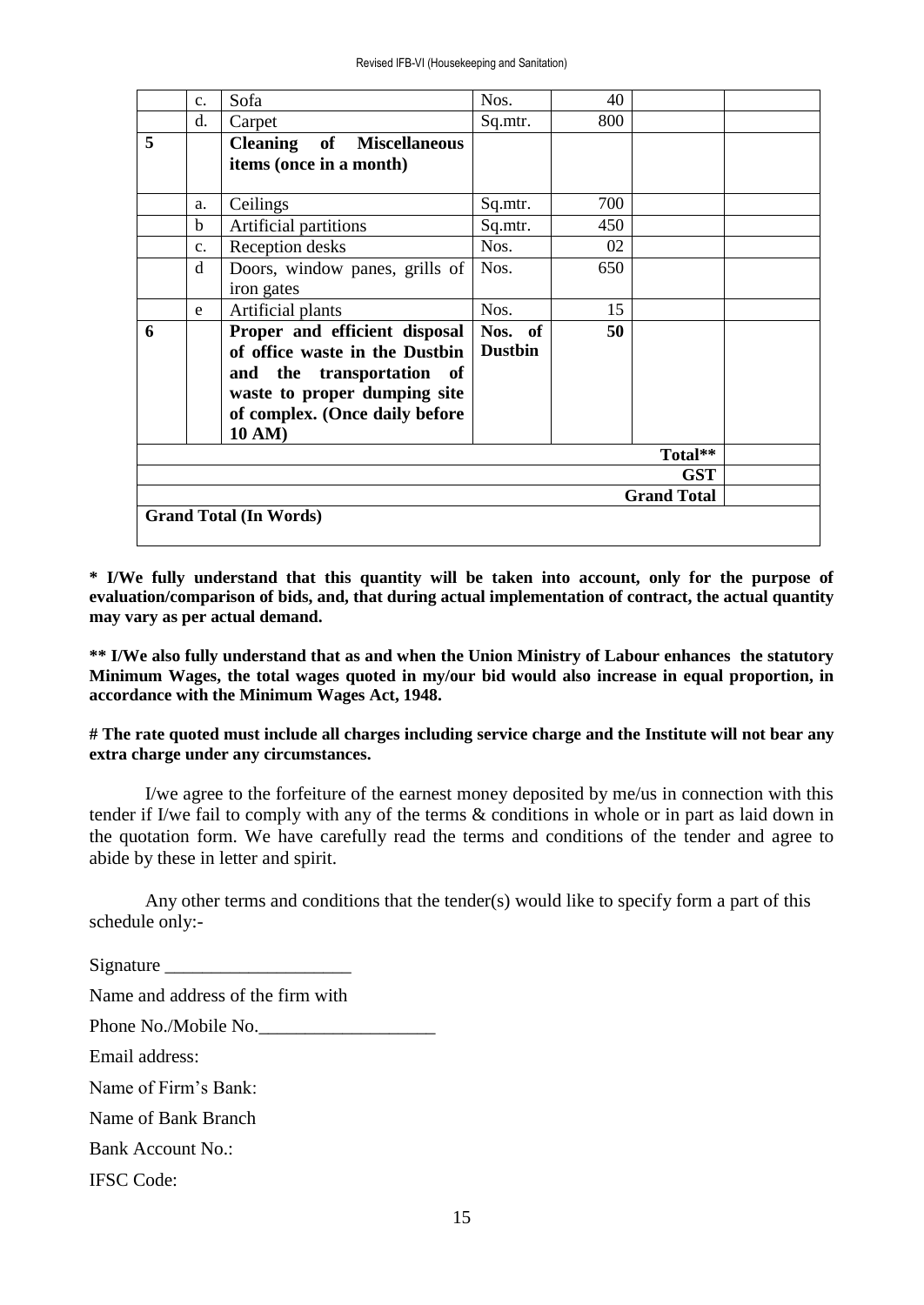# **SPECIAL TERMS & CONDITIONS** OF THIS **BIENNIAL CONTRACT**

Keeping in view the guidelines enunciated by the Ministry of Finance, Department of Expenditure in the Manual of Procurement of Good & Services, 2006 in accordance with the new General Financial Rules (GFR), 2017, it has been decided to introduce the element of Price Variation for labour-element (hereby stipulated at 50% in accordance with these guidelines) at the time of regular half-yearly Wage-Revisions by the Ministry of Labour, Govt. of India. The **illustrative formula for price variation clause** is **reproduced** below, from the aforestated **GoI, MoF Manual**, followed by **an illustrative example for using this price variation formula**:-

### **ILLUSTRATIVE FORMULA FOR PRICE VARIATION CLAUSE**

The **formula** for **Price Variation** should **ordinarily include** a **fixed element**, a **material element** and a **labour element**. The figures representing the **material element** and the **labour element** should **reflect** the corresponding proportion of **input costs**, while the **fixed element** may **range** from **10** to **25%**. That portion of the price represented by the **fixed element**, will **not** be **subject** to **variation**. The **portions** of the **price** represented by the **material element** and **labour element** alone will **attract price variation**. The **formula** for **price variation** will thus be:

$$
P_1 = P_0 \{F + a (M_1/M_0) + b (L_1/L_0)\} - P_0
$$

- **W**here **P<sup>1</sup>** is the **adjustment amount** payable to the supplier (a minus figure will indicate a reduction in the Contract Price)
- **P<sup>0</sup>** is the **Contract Price** at the **base-level**.

**2.**

- **F** is the **Fixed element** not subject to Price variation.
- **a** is the **assigned percentage** to the **material element** in the Contract price.
- **b** is the **assigned percentage** to the **labour element** in the Contract price.
- **L<sup>0</sup>** and **L<sup>1</sup>** are the **wage indices** at the **base month and year** and at the **month and year** of **calculation** respectively.
- **M<sup>0</sup>** and **M<sup>1</sup>** are the **material indices** at the **base month and year** and at the **month and year of calculation** respectively.

**3.** If more than one major item of material is involved, the material element can be broken up into two or three components such as Mx, My & Mz.

Where **price variation clause** has to be **provided** for **services** (with **insignificant inputs** of **materials**) as **for example** in **getting Technical assistance** normally **paid** in the **form** of **per diem rates**, the **price variation formula** should have **only two elements** viz. a **high fixed element** and a **labour element**. The **fixed element** can in **such cases** be **50%** or **more**, depending on the **markup** by the **supplier** of the **Per diem rate** *vis-à-vis* the **wage rates**.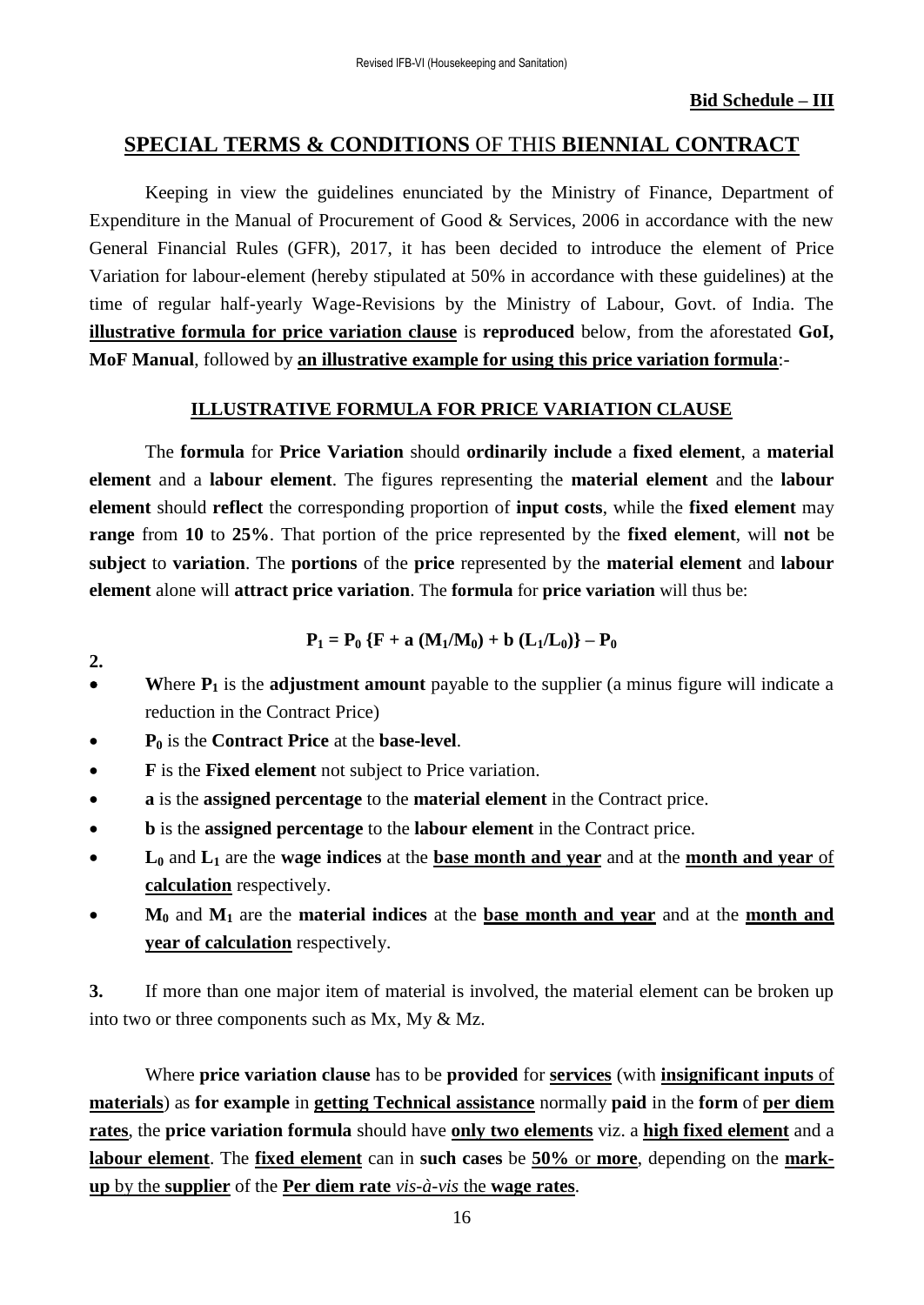- *4. Following conditions would be generally applicable to Price Adjustment:-*
	- *(a) Base dates shall be due dates of opening of tenders.*
	- *(b) Date of adjustment shall be mid point of manufacture.*
	- *(c) No price increase is allowed beyond original DP, unless the delay is attributable to the buyer.*
	- *(d) Total adjustment will be subject to maximum ceiling prescribed in the contract.*
	- *(e) No price adjustment shall be payable on the portion of contract price paid to the contractor as an advance payment.*

### **AN ILLUSTRATIVE EXAMPLE FOR USING PRICE VARIATION FORMULA**

As per the clause 3 of the guidelines of Ministry of Finance on "Illustrative Formula for Price Variation Clause" reproduced at preceding Annexure-II, the Price Variation Formula should have only two elements viz. a high Fixed Element and a Labour Element. The Fixed Element can in such cases be **50%** or more.

Accordingly, in case of our IFB - VI, inviting bids for Job-Rate-Contract for Job-Schedule Nos. 1 & 2, it is decided to have the only following two elements in our Price Variation Formula:-

- i) Fixed Element: It will be 50% of each & every Job-Rate quoted by the Bidder.
- ii) Labour Element: It will equally be 50% of each and every Job-Rate Contract quoted by the Bidder. This element will be variable, exactly as per the Minimum Wages fixed from time to time, by the Ministry of Labour, Govt. of India, for different categories & workmen viz. Agricultural / Highly-skilled, Skilled …. etc. as the case may be.

For example, suppose, a successful contractor has quoted the rate of Rs.200/- for a certain Job-Work. Then, Rs.100/- (i.e. 50%) of this job-rate would be taken to be the fixed element and would not be subject to any change during the entire period of contract.

However, the remaining 50% of Job-rate (i.e. Rs.100/-) would constitute the labourcomponent of job-rate, and would vary exactly as per the Govt. of India, Ministry of Labour, Rate-Revision for Minimum Wages. **So, in case the Central Govt. increases Minimum Wages by x%**, then the increase in Labour Component would equally be x%.

Thus, in this case, if the Minimum Wages is enhanced by, say, 10%, then the contractor would get Rs.210/-, as labour-component-rate of Rs.100/- is increased to Rs.110/- on account of 10% increase in Minimum Wages notified by Central Government.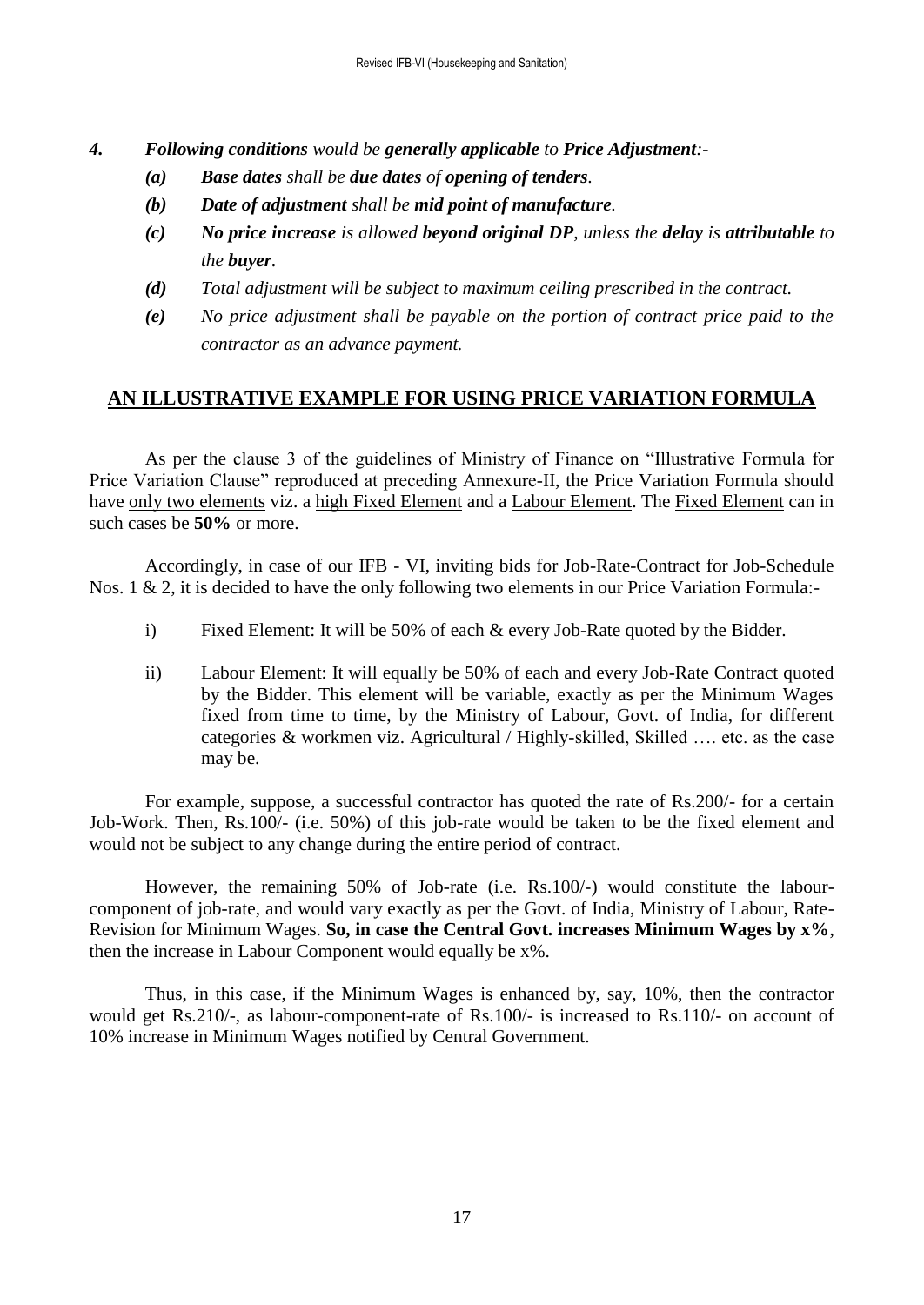# **ANNEXURE - I**

### **DRAFT SPECIMEN AGREEMENT**

This agreement is made at ICAR-RCER, Patna on day of (month/year) between ICAR Research Complex for Eastern Region, ICAR Parisar, P.O. Bihar Veterinary College, Patna – 800014 (hereinafter called ICAR-RCER, Patna) through Director, which term shall include its successors, assignees etc. on the first part and  $\frac{1}{\sqrt{2}}$  (name  $\&$  address of the firm), \_\_\_\_\_\_\_\_\_\_\_\_\_\_\_\_\_\_\_\_\_ (hereinafter called the Firm) which term shall include its authorized representatives, successor, assignees etc. on the other part.

Whereas the **ICAR-RCER, Patna** has decided to assign the Bi-Annual job work contract for providing **Housekeeping and Sanitation services** as listed in the bidding document under IFB-I at ICAR-RCER, Patna to the Firm on the terms and conditions hereinafter contained.

NOW IT IS HEREBY AGREED by and between the parties hereto as follows:

- 1. This agreement shall come into force w.e.f.  $(date)$  and will remain in force for a period for **two years** but can be terminated by ICAR-RCER, Patna by giving one calendar month's notice in writing of its intentions to terminate the Agreement. The Agreement can be renewed, on mutually agreed terms.
- 2. The firm shall be responsible for Bi-Annual job work contract for providing **Housekeeping and Sanitation services** as listed in the bidding document under IFB-VI at ICAR-RCER, Patna.
- 3. The **firm** will **provide full particulars** of **every worker deployed by it for providing the services** and **get** their **character and antecedents verified** from the **Police Authorities**.
- 4. **All personnel posted at premises** shall **at all times** and for all purpose be deemed to be employee of the firm and the ICAR-RCER, Patna shall have no liability on this account in any manner.
- 5. That the Firm shall ensure that all persons deployed at ICAR-RCER, Patna premises are of good character, well behaved and otherwise competent and qualified to perform the work for which they are deployed.
- 6. The ICAR-RCER shall have the right to ask for the removal from the ICAR-RCER premises, in respect of any personnel considered by the ICAR-RCER, Patna to be incompetent, disorderly or for any other reason, and such person shall not again be deployed without the consent of the ICAR-RCER, Patna.
- 7. The manpower deployed by the Agency should work as per the working days and timings of the ICAR-RCER, Patna. No extra wages will be paid for attending office on weekends, holidays and late - sitting.
- 8. Monthly consolidated charges for job/ work contract for providing the above-cited services at ICAR-RCER, Patna, as per the terms and conditions specified in General Information and other term and condition of the Contract, (Annexure I & II) Scope of work in the tender document including all the taxes viz. GST and other taxes as applicable will be paid to the firm by the Institute. The firm will raise a bill of this amount on 1st working day of every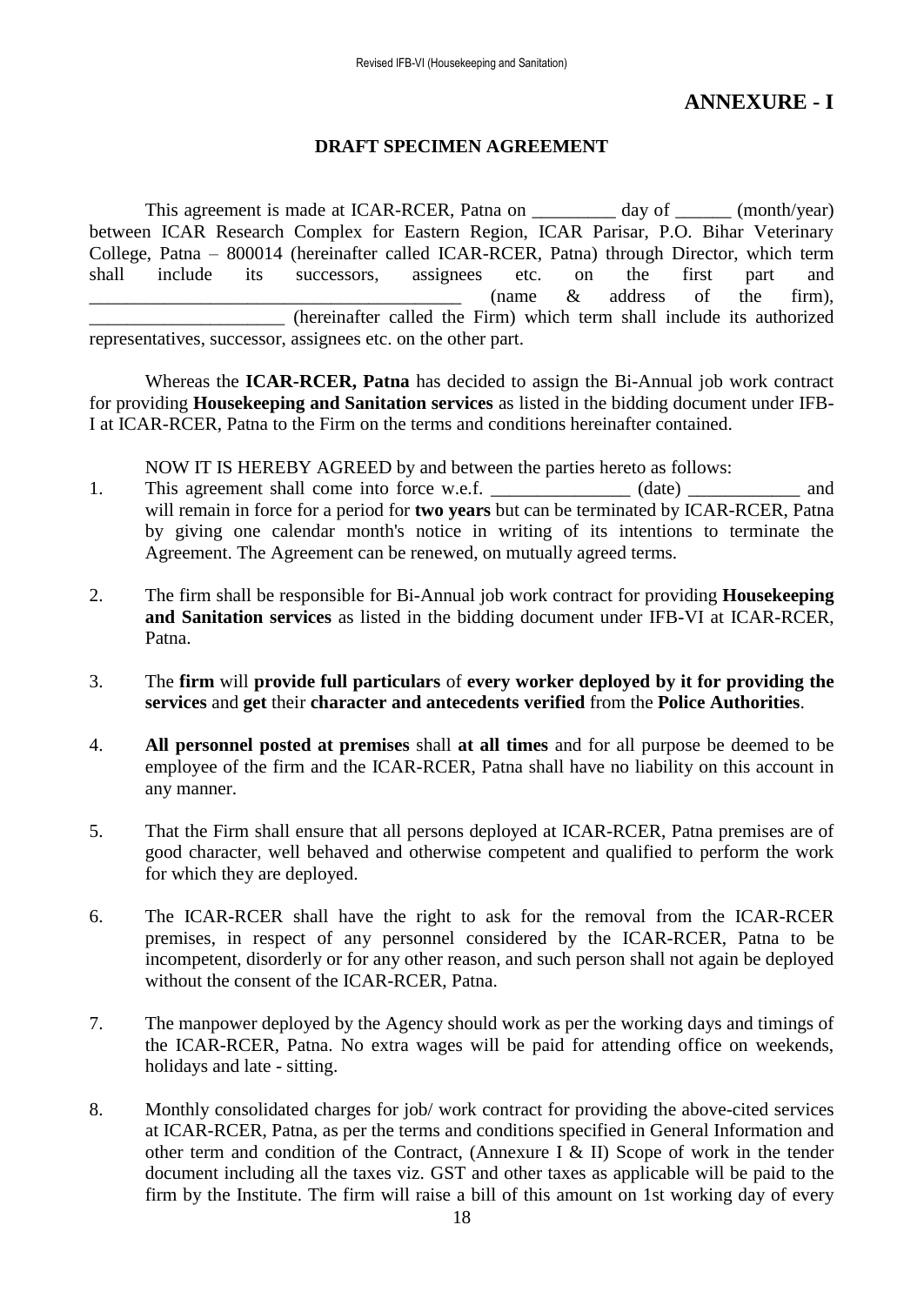month and the payment released by the Institute in the form of crossed cheque payment to the firm subject to satisfactory performance / delivery of contracted job / work/ services. Copies of documents such as deposit challan alongwith list of persons showing deposit of ESIC, EPF with the concerned agencies are also to be deposited with the bill.

- 9. The deduction of income tax from the bills of the Agency will be made at source as per rates applicable from time to time.
- 10. In case of dispute between the parties, the matter shall be referred to the sole Arbitrator appointed by the ICAR-RCER, Patna. The decision of the sole arbitrator shall be final and binding in any respect of any dispute between the parties.
- 11. That the Firm shall issue uniforms to all their employees engaged, which they shall wear while on duty.
- 12. That the firm shall issue identity card to each of the workers engaged for entry into ICAR-RCER, Patna premises.
- 13. That the Firm shall ensure the successful implementation of the terms and conditions of the agreement by proper control and supervision of the work.
- 14. That in case the Firm fails to perform any of the terms and conditions of this agreement or commits any breach of the contract, the Director ICAR-RCER, Patna may cancel the contract.
- 15. That the Firm agrees to discharges all their legal obligations in respect of their workers in respect of their wages and services conditions and shall also comply with all the rules and regulations and provisions of law in force that may be applicable to them from time to time, viz. obligations under Contract labour (Regulation & Abolition) Act. 1970, workmen's Compension Act, 1943, E.P.F., E.S.1. & M.P. Act, 1947 etc. Firm agrees to indemnify and keep indemnified ICAR-RCER, Patna on account of any failure to comply with the obligations under various laws or damage to ICAR-RCER, Patna due to acts/omissions of Firm.
- 16. It is also agreed that under no circumstances, the volunteers and/ or the employees/ workmen of the Firm shall be treated, regarded or considered or deemed to be the employees of the ICAR-RCER, Patna and the Firm alone shall be responsible for their remuneration, wages and other benefits etc. Firm shall indemnify and keep indemnified the ICAR-RCER, Patna against any claim that it may have to meet towards the employees/ workmen of the Firm. Firm's employees/ workmen shall have no claim to absorption/ regularization and financial benefits etc. that are admissible to regular employees in the office of ICAR-RCER, Patna.
- 17. The contract is subject to the conditions that the firm shall comply with all the laws and by laws of Central Govt. / State Govt. as applicable relating to this contract.
- 18. In case of any loss or damage to the property of the Institute, which is attributable to the firm, full damages will be recovered from the firm.
- 19. The Firm shall not transfer its right or sub- contract to anyone else.
- 20. The Firm or its workers shall not misuse the premises allotted to them for any purpose other than for which contract is awarded.
- 21. The Firm shall devote its full attention in service to ensure highest quality in all aspects and discharge its obligations under the" contract with trust deligently and honestly.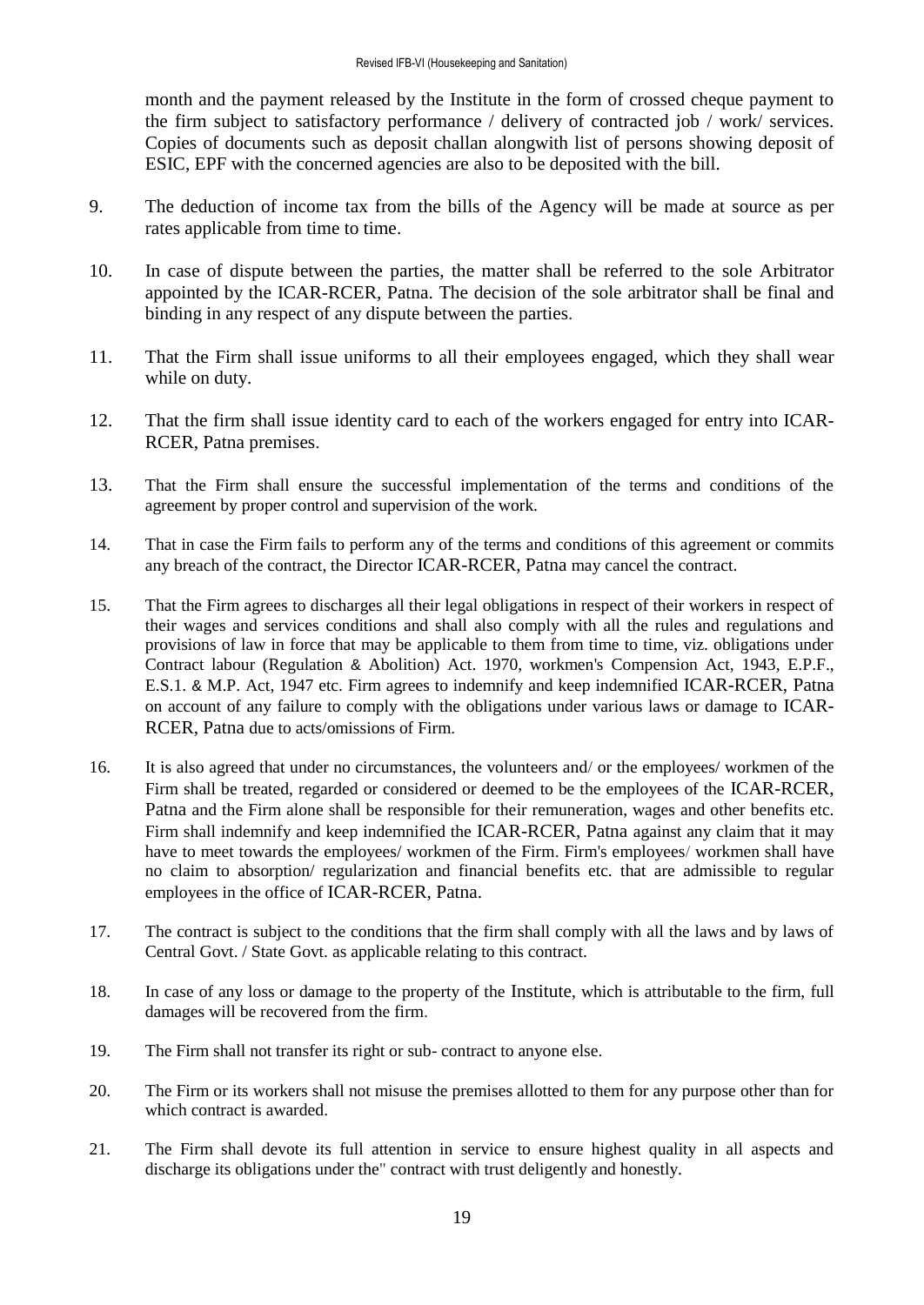- 22. In case of any accident/loss of life of the workers during discharging duties, compensation to be given to the workers will be borne by the Firm.
- 23. There will be surprise checking by an Officer. Shortcomings, if any pointed out by him shall be restored by the contractor within 24 hours of its bringing to his notice.
- 24. The firm shall provide a Coordinator for immediate interaction with the organization.
- 25. The terms and conditions as stipulated in the tender documents and enclosed herewith, shall be part of the agreement.

### **PENALTY CLAUSE: LIQUIDATED DAMAGES CLAUSE**

- 1. An amount of Rs.2000/- will be levied as liquidated damages per day whenever and wherever it is found that the work is not up to the mark in any Section. It will be brought to the notice of the supervisory staff of the firm and if no action is taken within one hour liquidated damages clauses will be invoked.
- 2. Any misconduct/ misbehavior on the part of the manpower deployed by the agency will not be tolerated and such persons will have to be replaced immediately.
- 3. If the required number of workers/supervisor are less than the minimum required penalty of Rs.1000/- per worker per day will be deducted from the bill.

The decision of Director, ICAR-RCER, Patna shall be final and binding on the contractor/agency in respect of any clause covered under the contract and any matter incidental to the contract.

IN WITNESS whereof the parties have executed those present on the day, month and year as mentioned above.

(Name & Address of the firm) **(For the Institute)**

Witness:-

1. \_\_\_\_\_\_\_\_\_\_\_\_\_\_\_\_\_\_\_\_\_\_

2. \_\_\_\_\_\_\_\_\_\_\_\_\_\_\_\_\_\_\_\_\_\_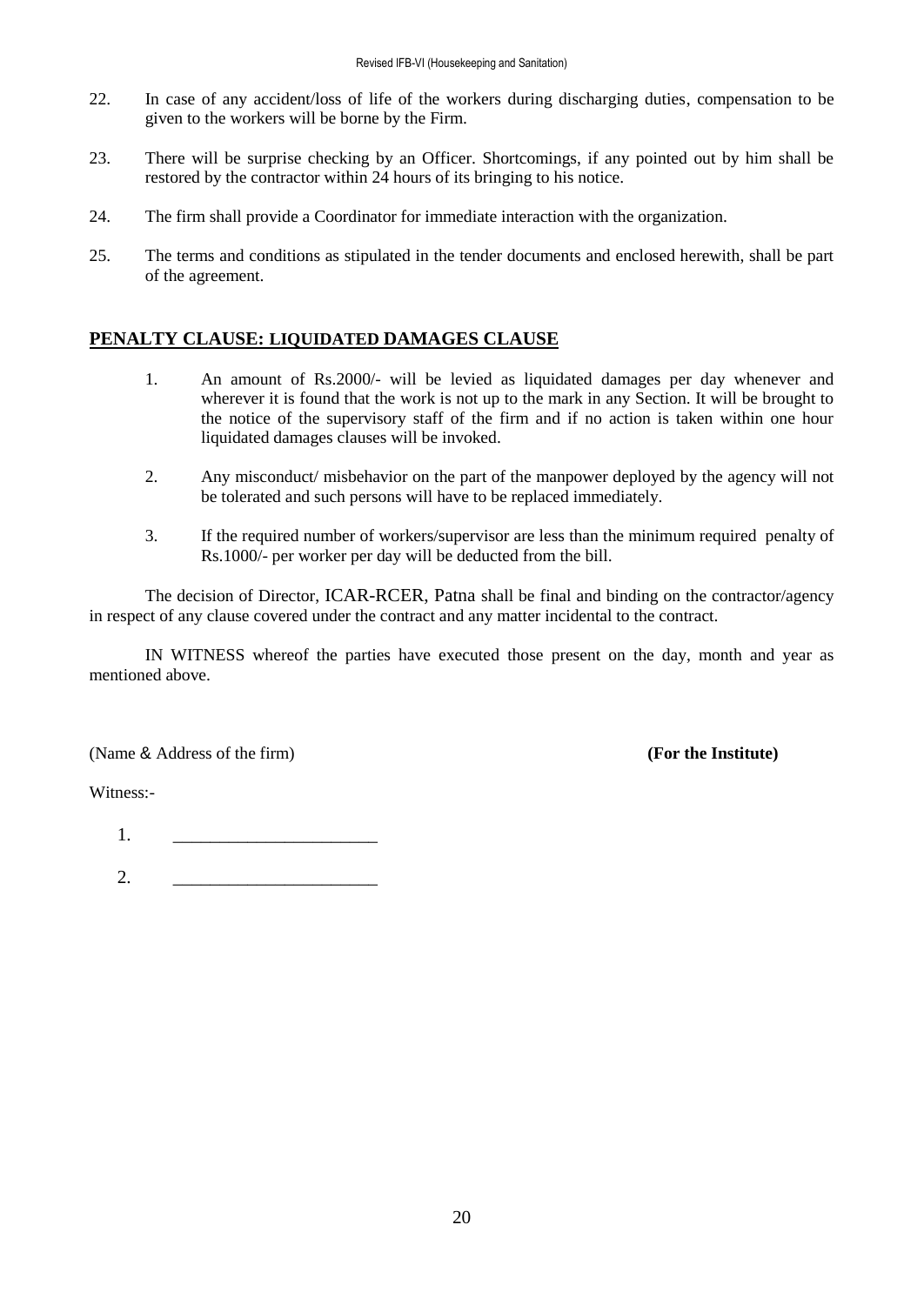### **MODEL BANK GUARANTEE FORMAT FOR FURNISHING EMD**

Whereas M/s ………………..……………………… (hereinafter called the "tenderer") has submitted their offer dated…………………………….………………….…………… for the supply of ……………………………………….. (hereinafter called the "tender") against the purchaser's tender enquiry No. ……………………………………………..

KNOW ALL MEN by these presents that WE ………………………………………… of ……………………………………………. having our registered office at ……………………………………………………………. are bound unto …………………. (hereinafter called the "Purchaser) in the sum of ……………………………for which payment will and truly to be made to the said Purchaser, the Bank binds itself, its successors and assigns by these presents. Sealed with the Common Seal of the said Bank this ……… day of …… 2017.

THE CONDITIONS OF THIS OBLIGATION ARE:

- (1) If the tenderer withdraws or amends, impairs or derogates from the tender in any respect within the period of validity of this tender.
- (2) If the tenderer having been notified of the acceptance of his tender by the Purchaser during the period of its validity:
	- a) If the tenderer fails to furnish the Performance Security for the due performance of the contract.
	- b) Fails or refuses to accept/execute the contract.

We undertake to pay the Purchaser up to the above amount upon receipt of its first written demand, without the Purchaser having to substantiate its demand, provided that in its demand the Purchaser will note that the amount claimed by it is due to it owing to the occurrence of one or both the two conditions, specifying the occurred condition or conditions.

This guarantee will remain in force up to and including 45 days after the period of tender validity and any demand in respect thereof should reach the Bank not later than the above date.

> (Signature of the authorized officer of the Bank) …………………………………………………………. …………………………………………………………. Name and designation of the officer

………………………………………………………………. Seal, name & address of the Bank and address of the Branch